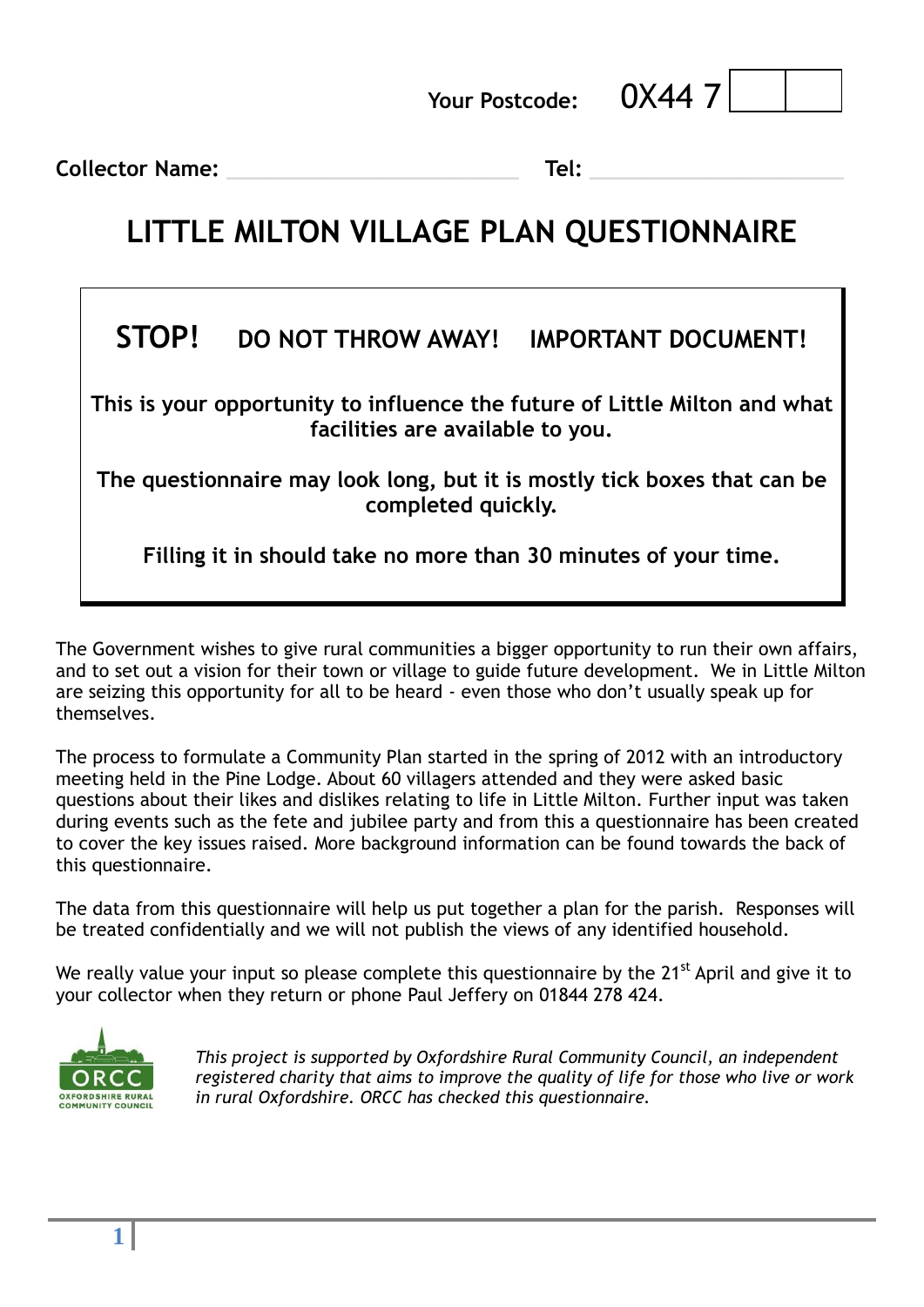## How to complete this form

*Everybody in your household aged 12 and over should complete this questionnaire individually. There is a separate column for each person as in the following example. Some questions should be answered by one person as household representative and these will only have boxes for person A.*



If there are more than 4 people of age **12 and over** in your household, or you would like to keep responses confidential between you, please ask for an additional questionnaire by contacting your Collector (named on the top of page 1) or by calling *Paul Jeffery on 01844 278424*.

#### **Names**

We do not need to know your names, but you might find it useful to write down here the initials or nicknames of who is person A, B, C and so on.

| Person | Initials/nicknames of each person completing the questionnaire |
|--------|----------------------------------------------------------------|
|        |                                                                |
|        |                                                                |
|        |                                                                |
|        |                                                                |

*Please answer every question where possible.*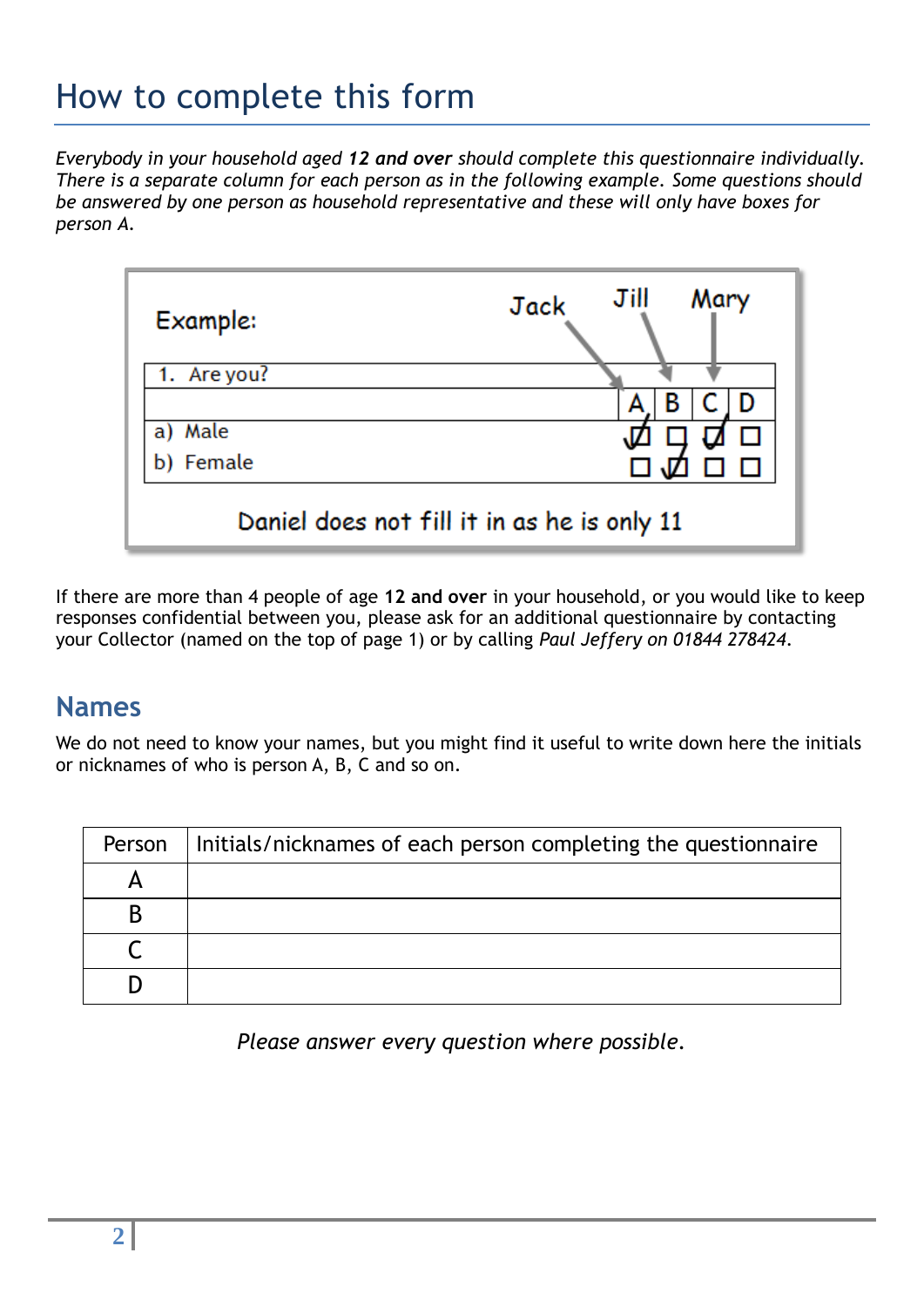## You and your household

1. The people in the household? (Person A, please answer both parts)

(i) How many people in your household in total (all ages)?

|  |  |  | (ii) How many people are there aged 12 or above? |  |  |  |  |  |  |
|--|--|--|--------------------------------------------------|--|--|--|--|--|--|
|--|--|--|--------------------------------------------------|--|--|--|--|--|--|

| 2. Are you? |             |
|-------------|-------------|
|             | B<br>A<br>∼ |
| a) Male     |             |
| b) Female   |             |

 $\Longrightarrow$ 

 $\implies$ 

| 3. How old are you? |        |
|---------------------|--------|
|                     | B<br>A |
| a) $12 - 15$        |        |
| b) $16 - 19$        |        |
| c) $20 - 29$        |        |
| d) $30 - 44$        |        |
| e) 45 - 59          |        |
| f) $60 - 74$        |        |
| g) 75 or older      |        |

| 4. How long have you lived in the village? |   |
|--------------------------------------------|---|
|                                            | B |
| a) Less than 1 year                        |   |
| b) $1 - 5$ years                           |   |
| c) $6 - 10$ years                          |   |
| d) 11 - 20 years                           |   |
| e) More than 20 years                      |   |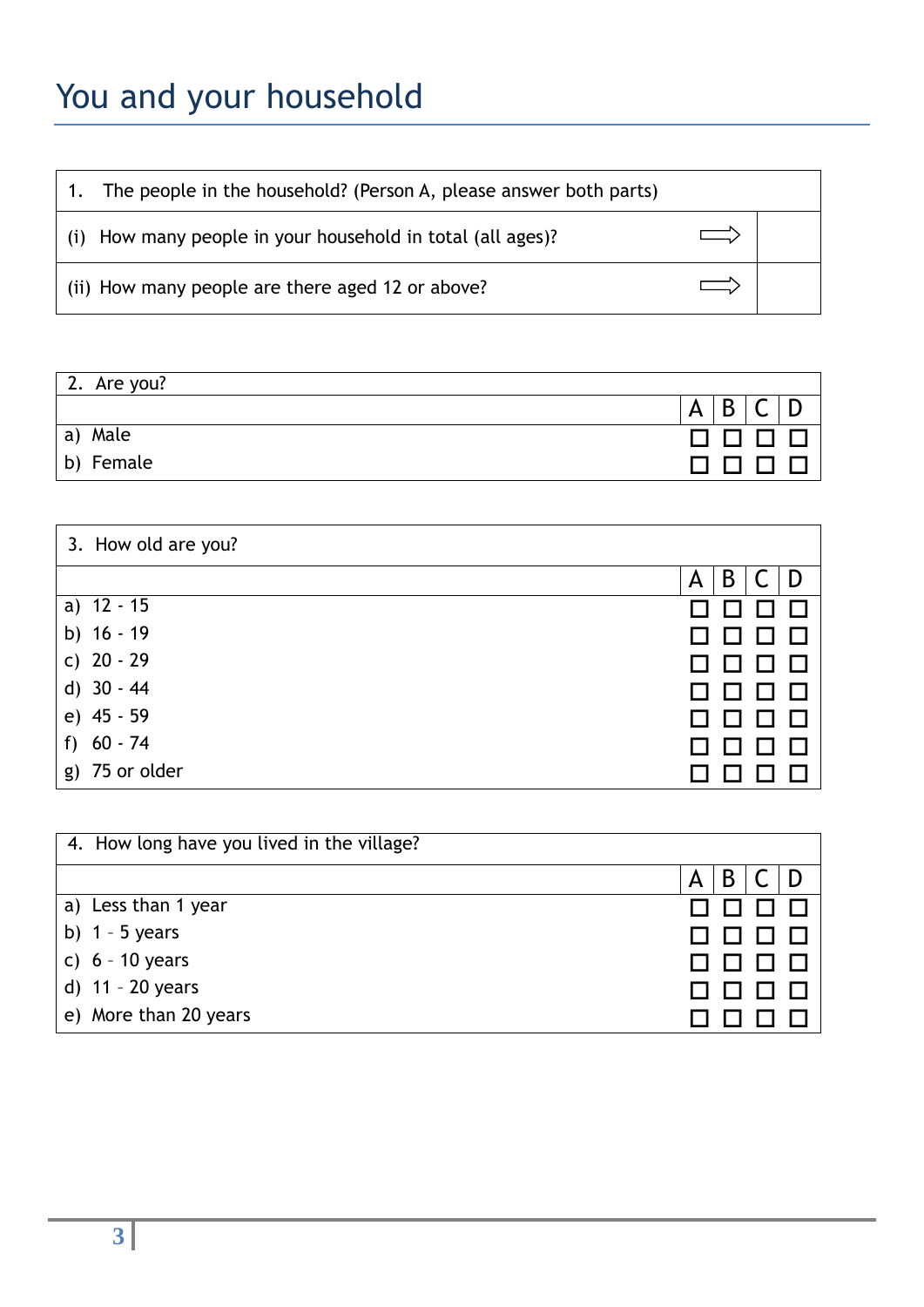| 5. How did you come to live in the village? (Tick all that apply) |             |
|-------------------------------------------------------------------|-------------|
|                                                                   | B<br>D<br>A |
| a) Born here                                                      |             |
| b) Moved here with the family                                     |             |
| Retired to here<br>C)                                             |             |
| d) Grew up here                                                   |             |
| e) Work in the area                                               |             |
| Ease of commuting<br>f)                                           |             |
| Nearby countryside<br>g)                                          |             |
| Availability of the right housing<br>h)                           |             |
| Good schools<br>i)                                                |             |
| Other (please specify below)<br>j)                                |             |
| A                                                                 |             |
| B                                                                 |             |
|                                                                   |             |
| D                                                                 |             |

| 6. Where do you usually work/study? (Tick one)        |   |
|-------------------------------------------------------|---|
|                                                       | B |
| a) Not applicable                                     |   |
| b) I work/study from home mostly                      |   |
| c) I work/study locally (Wheatley, Oxford, Thame etc) |   |
| d) I work/study further afield (London, Reading etc.) |   |
|                                                       |   |

| 7. Does your household have any dogs? |   |
|---------------------------------------|---|
|                                       | A |
| Yes<br>a)                             |   |
| b) No                                 |   |

## Traffic and road safety.

The effect of through-traffic on the A329 and Haseley Road was raised as an issue for residents five times more than anything else.

The Parish Council has been concerned about traffic issues for over 30 years, and much has been achieved, such as he 'build-outs" at either end of the village, traffic lights crossings etc. However, HGVs are a continuing problem. Also for example, a recent, short term, survey on the Haseley Road showed that 22% of vehicles (300 a day) exceeded the 30mph speed limit.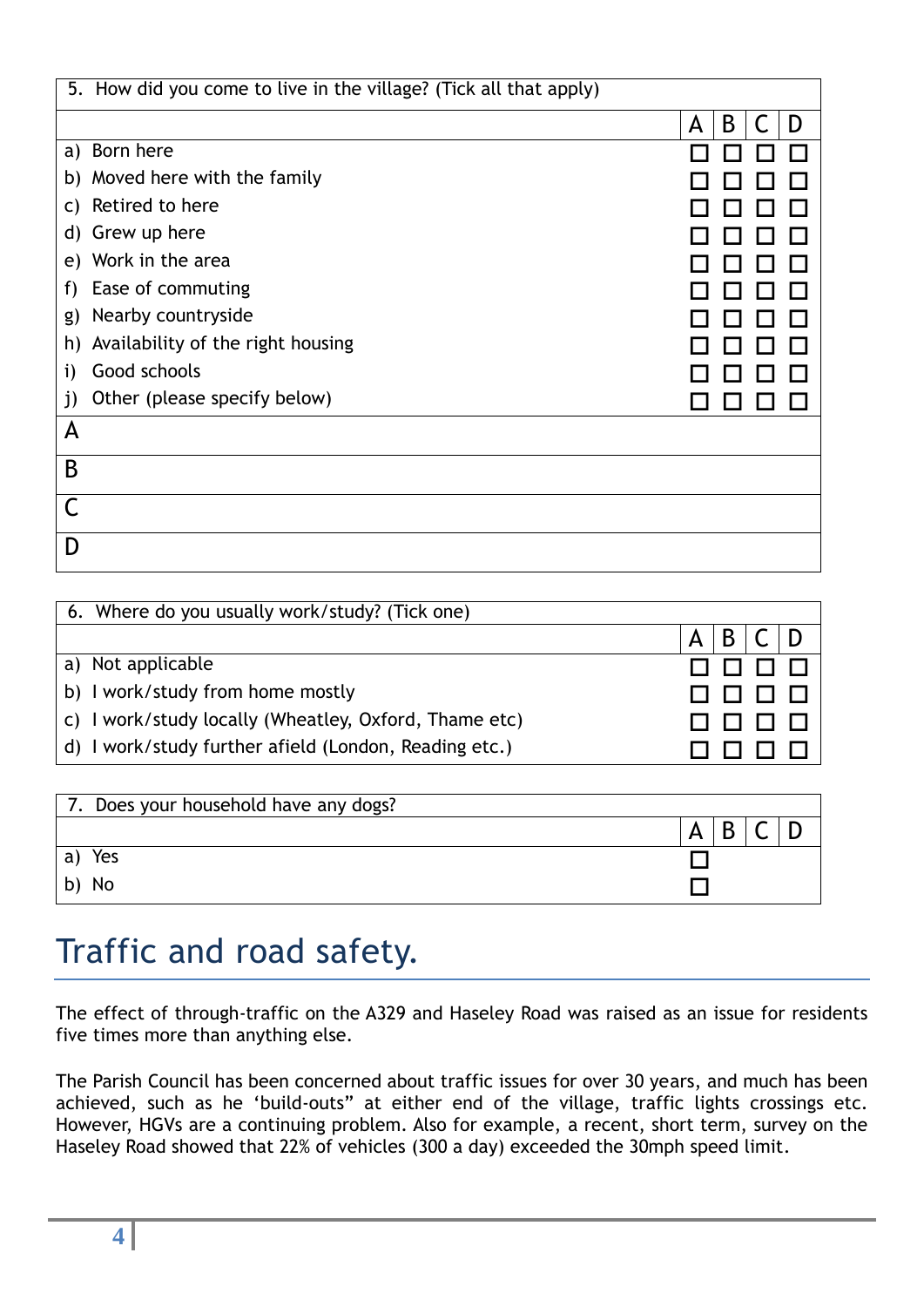| 8. Does the through-traffic in our village on the A329 or Haseley Rd affect you when<br>you are out and about the village? (Tick all that apply) |        |
|--------------------------------------------------------------------------------------------------------------------------------------------------|--------|
|                                                                                                                                                  | B<br>A |
| I am not affected<br>a)                                                                                                                          |        |
| b) Difficult to cross the road                                                                                                                   |        |
| Difficult walking around the village<br>C)                                                                                                       |        |
| d) Feel in danger walking along the pavement                                                                                                     |        |
| e) Worried about children near the road                                                                                                          |        |
| Do not believe it is safe to cycle on the village roads<br>f)                                                                                    |        |
| It is difficult pulling out of side roads on to the main roads<br>g)                                                                             |        |
| If there is any other reason please tell us in the box below:<br>h)                                                                              |        |
| Α                                                                                                                                                |        |
| B                                                                                                                                                |        |
|                                                                                                                                                  |        |
| D                                                                                                                                                |        |

|              | 9. If you live on or next to the A329 or Haseley Rd, does the traffic have an effect on<br>your property? (Tick all that apply) |        |   |   |
|--------------|---------------------------------------------------------------------------------------------------------------------------------|--------|---|---|
|              |                                                                                                                                 | A      | B | D |
|              | a) I/We do not live next to either of these roads                                                                               |        |   |   |
|              | b) I/We live next to one of these roads but my property is not affected.                                                        |        |   |   |
| C)           | The house shakes                                                                                                                |        |   |   |
|              | d) The property itself has been damaged (e.g. cracks in property walls)                                                         | ⊓      |   |   |
|              | e) There is damage outside the building (e.g. garden walls, kerbs,<br>drives etc.)                                              | $\Box$ |   |   |
| f).          | Traffic restricts use of part of the property building (maybe due to<br>noise)                                                  |        |   |   |
| g)           | The noise disturbs the sleep of people in the house                                                                             |        |   |   |
| h)           | The noise restricts use of the garden                                                                                           |        |   |   |
| i)           | Alterations have been made due to the traffic (ie additional glazing)                                                           | ⊓      |   |   |
| $\mathbf{j}$ | Dust and pollution causes breathing difficulties                                                                                |        |   |   |
| k)           | If there is any other reason please tell us in the box below:                                                                   |        |   |   |
| A            |                                                                                                                                 |        |   |   |
| B            |                                                                                                                                 |        |   |   |
| C            |                                                                                                                                 |        |   |   |
| D            |                                                                                                                                 |        |   |   |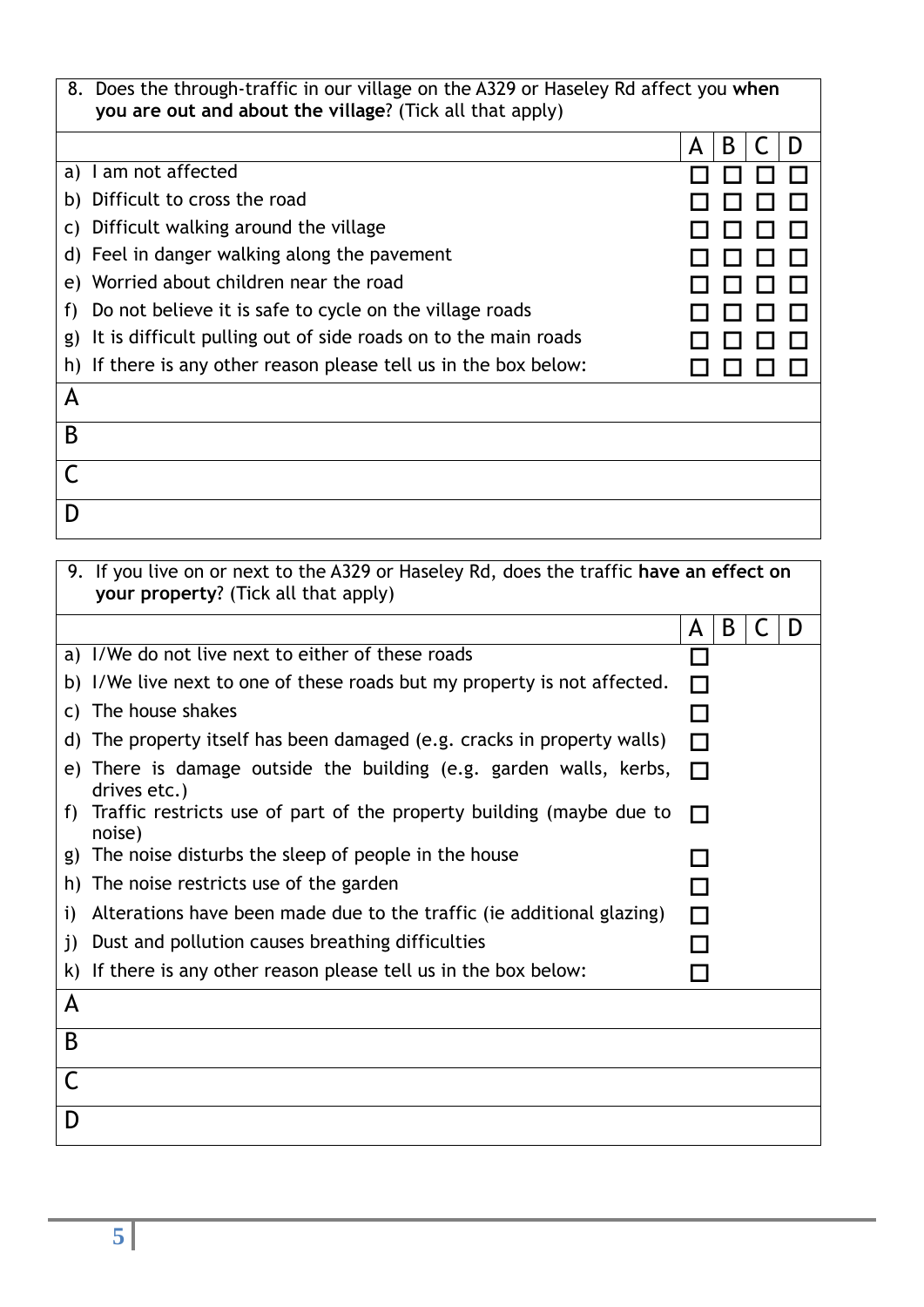| 10. A 329: Which of the following would you support to reduce the impact of through- |             |  |  |  |  |  |
|--------------------------------------------------------------------------------------|-------------|--|--|--|--|--|
| traffic on the A329 in our village? (Tick all that apply).                           |             |  |  |  |  |  |
|                                                                                      | B<br>A<br>D |  |  |  |  |  |
| a) None.                                                                             |             |  |  |  |  |  |
| Enforce existing speed limit<br>b)                                                   |             |  |  |  |  |  |
| Improve / update existing speed camera<br>C)                                         |             |  |  |  |  |  |
| Reduce existing speed limit<br>d)                                                    |             |  |  |  |  |  |
| Impose a weight limit<br>e)                                                          |             |  |  |  |  |  |
| Repair the holes and bumps in the road<br>f)                                         |             |  |  |  |  |  |
| Raise the drain covers to reduce HGV impact<br>g)                                    |             |  |  |  |  |  |
| Improve the location of the drains/covers in the road<br>h)                          |             |  |  |  |  |  |
| Implement more traffic calming measures<br>i)                                        |             |  |  |  |  |  |
| Improve signs for HGVs to use alternative routes<br>j)                               |             |  |  |  |  |  |
| Make the top of Church Hill single lane priority<br>k)                               |             |  |  |  |  |  |
| Campaign for a by-pass<br>I)                                                         |             |  |  |  |  |  |
| m) Other (Please specify below)                                                      |             |  |  |  |  |  |
| A                                                                                    |             |  |  |  |  |  |
| B                                                                                    |             |  |  |  |  |  |
|                                                                                      |             |  |  |  |  |  |
|                                                                                      |             |  |  |  |  |  |
|                                                                                      |             |  |  |  |  |  |

| 11. From the list in the question above, which would you consider to be the most<br>important to you? (e.g. enter a, b  m etc.) |   |   |  |  |  |
|---------------------------------------------------------------------------------------------------------------------------------|---|---|--|--|--|
|                                                                                                                                 | Α | B |  |  |  |
| Example answer                                                                                                                  | b | b |  |  |  |
| 1 <sup>st</sup> most important measure                                                                                          |   |   |  |  |  |
| 2 <sup>nd</sup> most important                                                                                                  |   |   |  |  |  |
| $3rd$ most important                                                                                                            |   |   |  |  |  |

| 12. A scheme is available which allows residents to assist Trading Standards in monitoring<br>and enforcing the vehicle weight restrictions. Do you support this scheme in<br>principle in our village? (Tick one) |   |                    |  |  |
|--------------------------------------------------------------------------------------------------------------------------------------------------------------------------------------------------------------------|---|--------------------|--|--|
|                                                                                                                                                                                                                    | A | $B \, \mathsf{IC}$ |  |  |
| e) No. I do not support this scheme                                                                                                                                                                                |   |                    |  |  |
| f) I have no view on this                                                                                                                                                                                          |   |                    |  |  |
| g) Yes I support the scheme                                                                                                                                                                                        |   |                    |  |  |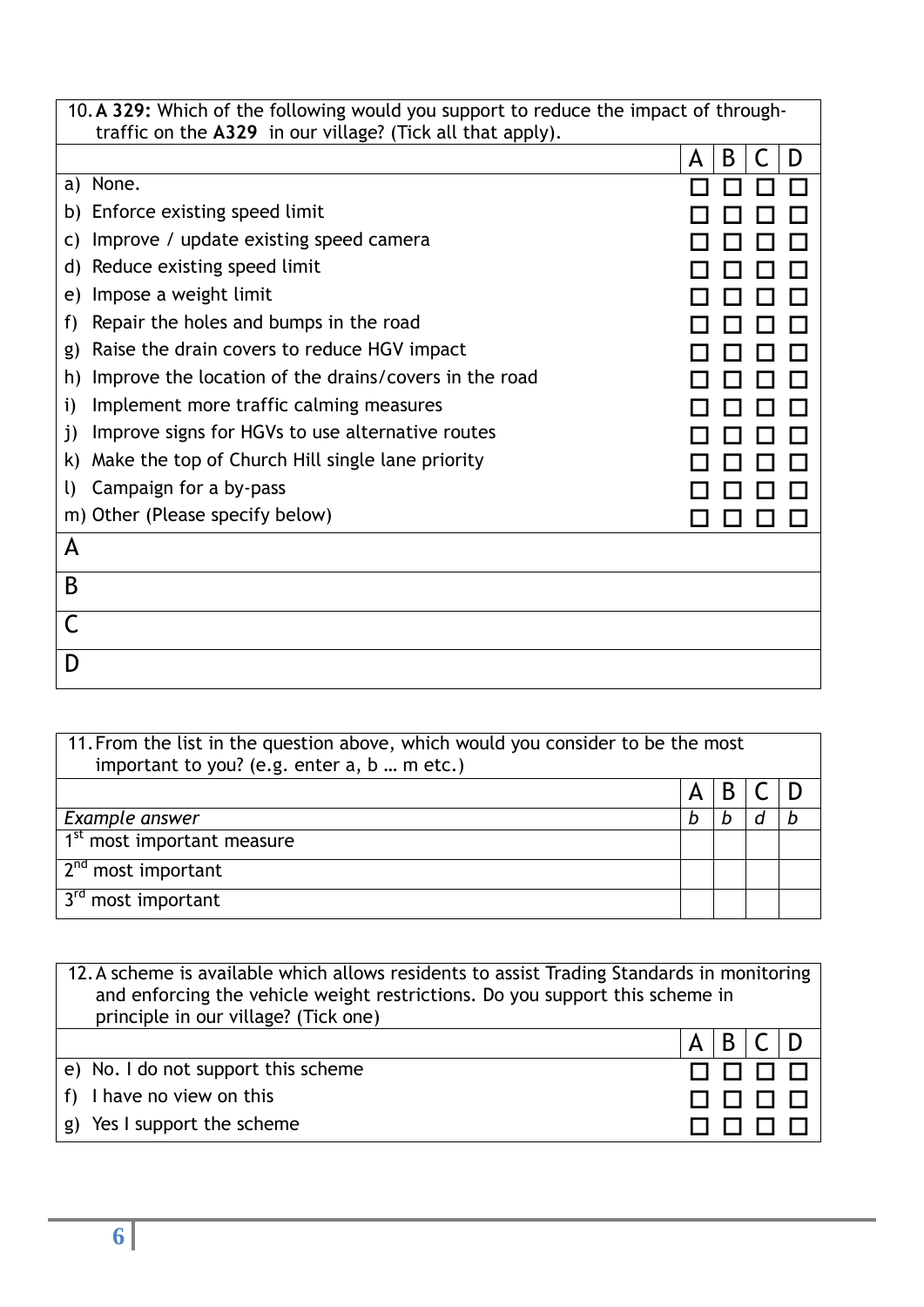| 13. Haseley Road: Which of the following would you support to reduce the impact of<br>through-traffic on the Haseley Road? (Tick all that apply). |                                                               |             |  |  |
|---------------------------------------------------------------------------------------------------------------------------------------------------|---------------------------------------------------------------|-------------|--|--|
|                                                                                                                                                   |                                                               | B<br>D<br>A |  |  |
| None.<br>a)                                                                                                                                       |                                                               |             |  |  |
| b)                                                                                                                                                | Enforce existing speed limit                                  |             |  |  |
| C)                                                                                                                                                | Move the speed limit signs further out towards Ditch End Farm |             |  |  |
| d)                                                                                                                                                | Reduce existing speed limit                                   |             |  |  |
| e)                                                                                                                                                | Enforce existing weight limit                                 |             |  |  |
| f)                                                                                                                                                | Repair the holes and bumps in the road                        |             |  |  |
| g)                                                                                                                                                | Raise the drain covers to reduce HGV impact                   |             |  |  |
| h)                                                                                                                                                | Implement more traffic calming measures                       |             |  |  |
| i)                                                                                                                                                | Make the Haseley Rd "Access Only"                             |             |  |  |
| j)                                                                                                                                                | Install "Unsuitable for HGVs" signs                           |             |  |  |
| k)                                                                                                                                                | Implement single road priority after Blenheim Lane            |             |  |  |
| $\mathbf{U}$                                                                                                                                      | Other (Please specify below)                                  |             |  |  |
| A                                                                                                                                                 |                                                               |             |  |  |
| B                                                                                                                                                 |                                                               |             |  |  |
|                                                                                                                                                   |                                                               |             |  |  |
| D                                                                                                                                                 |                                                               |             |  |  |

| 14. From the list in the question above, which would you consider to be the most<br>important to you? (e.g. enter a, b,  l etc.) |  |  |  |  |
|----------------------------------------------------------------------------------------------------------------------------------|--|--|--|--|
|                                                                                                                                  |  |  |  |  |
| 1 <sup>st</sup> most important measure                                                                                           |  |  |  |  |
| $\sqrt{2^{nd}}$ most important                                                                                                   |  |  |  |  |
| 3 <sup>rd</sup> most important                                                                                                   |  |  |  |  |

| 15. Thames Valley Police have a scheme which allows residents to assist police in |                                     |  |
|-----------------------------------------------------------------------------------|-------------------------------------|--|
| enforcing speed limits. Do you support this scheme in our village? (Tick one)     |                                     |  |
|                                                                                   |                                     |  |
| a) No. I do not support this scheme                                               |                                     |  |
| b) I have no view on this                                                         | $\sqcap$ $\sqcap$ $\sqcap$ $\sqcap$ |  |
| c) Yes I support the scheme                                                       |                                     |  |
|                                                                                   |                                     |  |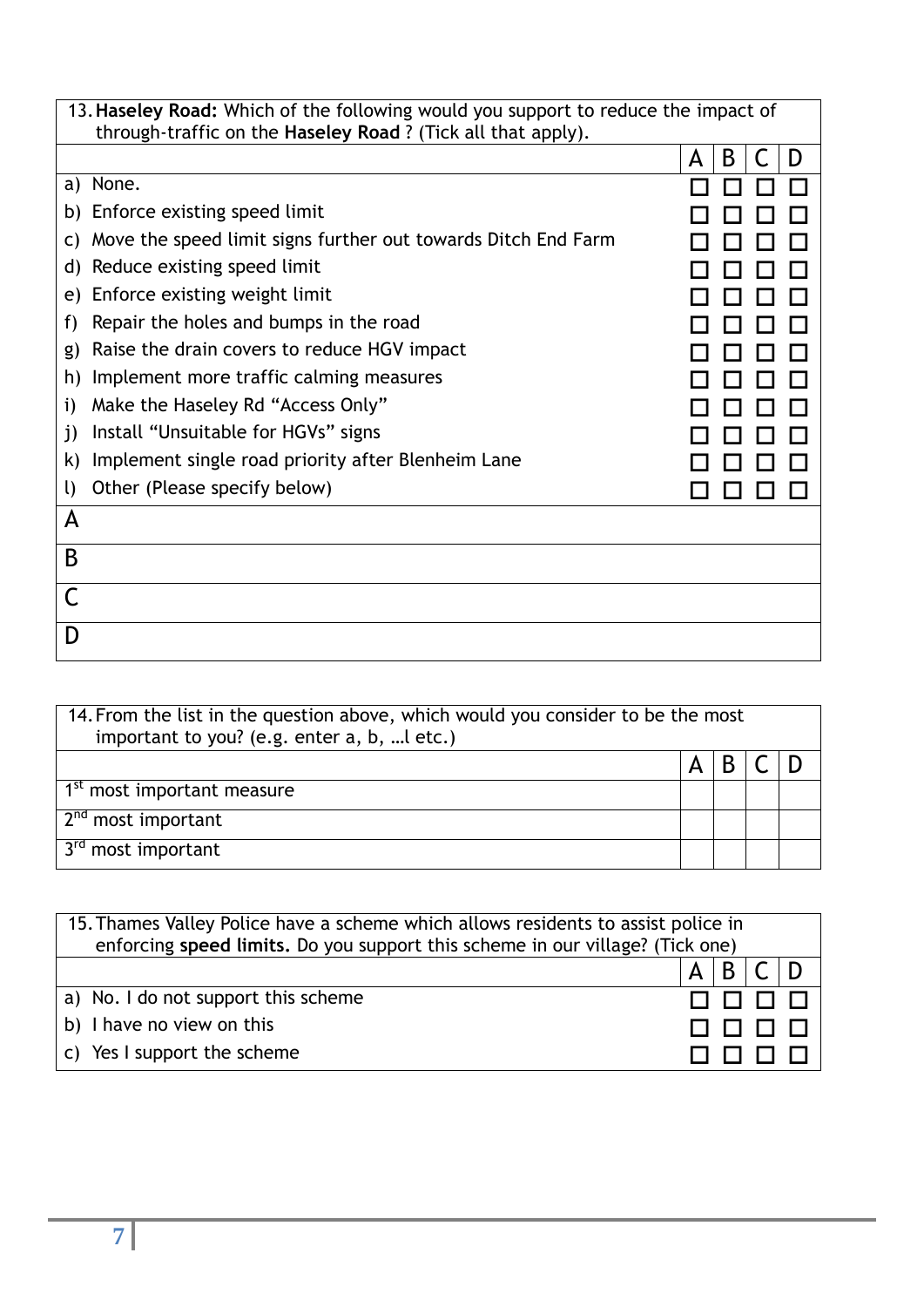| 16. The lay-by just south of the village is used by HGVs and there is frequent fly-tipping.<br>Do you think this lay-by is still required? |  |                 |  |
|--------------------------------------------------------------------------------------------------------------------------------------------|--|-----------------|--|
|                                                                                                                                            |  |                 |  |
|                                                                                                                                            |  | $A$ $B$ $C$ $D$ |  |
| a) No                                                                                                                                      |  |                 |  |
| b) Yes                                                                                                                                     |  | 0000            |  |

|    | 17. If a 20mph speed limit could be implemented, where do you think it should be? (Tick<br>all that apply) |        |  |
|----|------------------------------------------------------------------------------------------------------------|--------|--|
|    |                                                                                                            | B<br>А |  |
|    | a) I do not support a 20mph limit                                                                          |        |  |
|    | b) A329 by school                                                                                          |        |  |
|    | c) A329 by shop/ pre-school / MUGA games area / Hall                                                       |        |  |
|    | d) A329 through village                                                                                    |        |  |
|    | e) Haseley Road                                                                                            |        |  |
| t) | Gold St                                                                                                    |        |  |
|    | g) Chiltern View                                                                                           |        |  |
| h) | Old Field                                                                                                  |        |  |
|    | <b>Milton Manor Drive</b>                                                                                  |        |  |
|    | All the roads in the village                                                                               |        |  |

|              | 18. Do you support measures to reduce the speed of traffic near the School or Pre-<br>school? (Tick one) |   |   |  |
|--------------|----------------------------------------------------------------------------------------------------------|---|---|--|
|              |                                                                                                          | Α | B |  |
|              | a) No                                                                                                    |   |   |  |
|              | b) Yes for the School                                                                                    |   |   |  |
|              | c) Yes for the Pre-school                                                                                |   |   |  |
| $\mathsf{d}$ | Yes for both                                                                                             |   |   |  |

| 19. Do you think that a by-pass would be an appropriate solution to the continuing<br>traffic problems within the village? |               |
|----------------------------------------------------------------------------------------------------------------------------|---------------|
|                                                                                                                            | A   B   C   D |
| a) No                                                                                                                      | 0000          |
| b) Yes                                                                                                                     | ПППП          |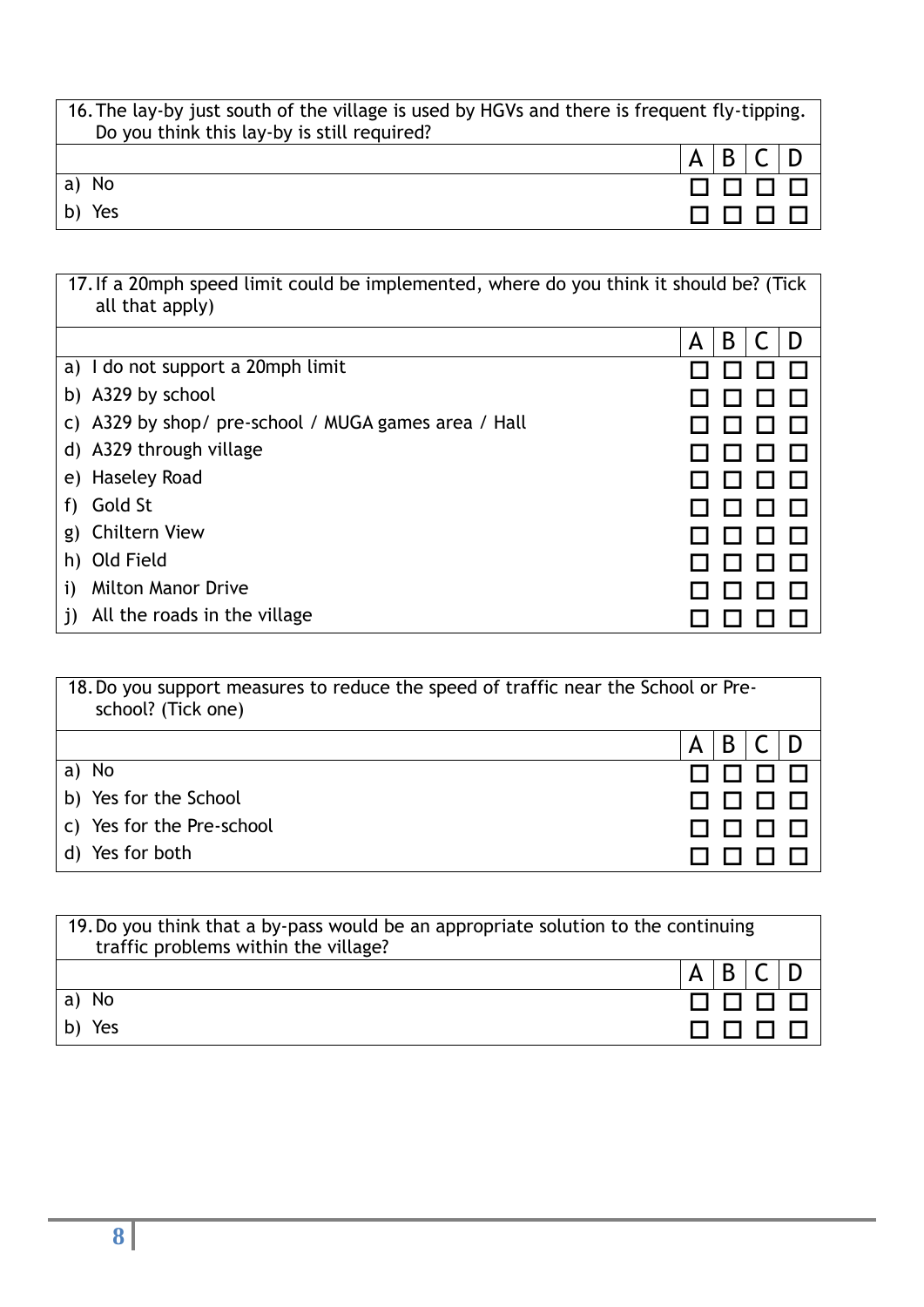| 20. Where do you think the pavements could be improved in the village (Tick all that<br>apply)? |        |  |  |  |
|-------------------------------------------------------------------------------------------------|--------|--|--|--|
|                                                                                                 | B<br>А |  |  |  |
| a) The pavements are adequate                                                                   |        |  |  |  |
| b) A329 by the school                                                                           |        |  |  |  |
| c) A329 at the top of Church Hill                                                               |        |  |  |  |
| d) A329 at the top bend of the High Street                                                      |        |  |  |  |
| At the bottom of the Haseley Rd<br>e)                                                           |        |  |  |  |
| At the top of the Haseley Rd<br>f)                                                              |        |  |  |  |
| Other (Please specify below)<br>g)                                                              |        |  |  |  |
| A                                                                                               |        |  |  |  |
| B                                                                                               |        |  |  |  |
|                                                                                                 |        |  |  |  |
| D                                                                                               |        |  |  |  |
|                                                                                                 |        |  |  |  |

| 21. Is there anything else relating to traffic that you wish to raise that has not been<br>covered above? If so, please state. |
|--------------------------------------------------------------------------------------------------------------------------------|
|                                                                                                                                |
| B                                                                                                                              |
|                                                                                                                                |
|                                                                                                                                |

## The Environment, Infrastructure and Maintenance.

Flooding and water running from drains is a problem in some parts of the village.

| 22. Are you affected by excess surface water / flooding in the village? (Tick one) |  |
|------------------------------------------------------------------------------------|--|
|                                                                                    |  |
| a) No                                                                              |  |
| Yes<br>b)                                                                          |  |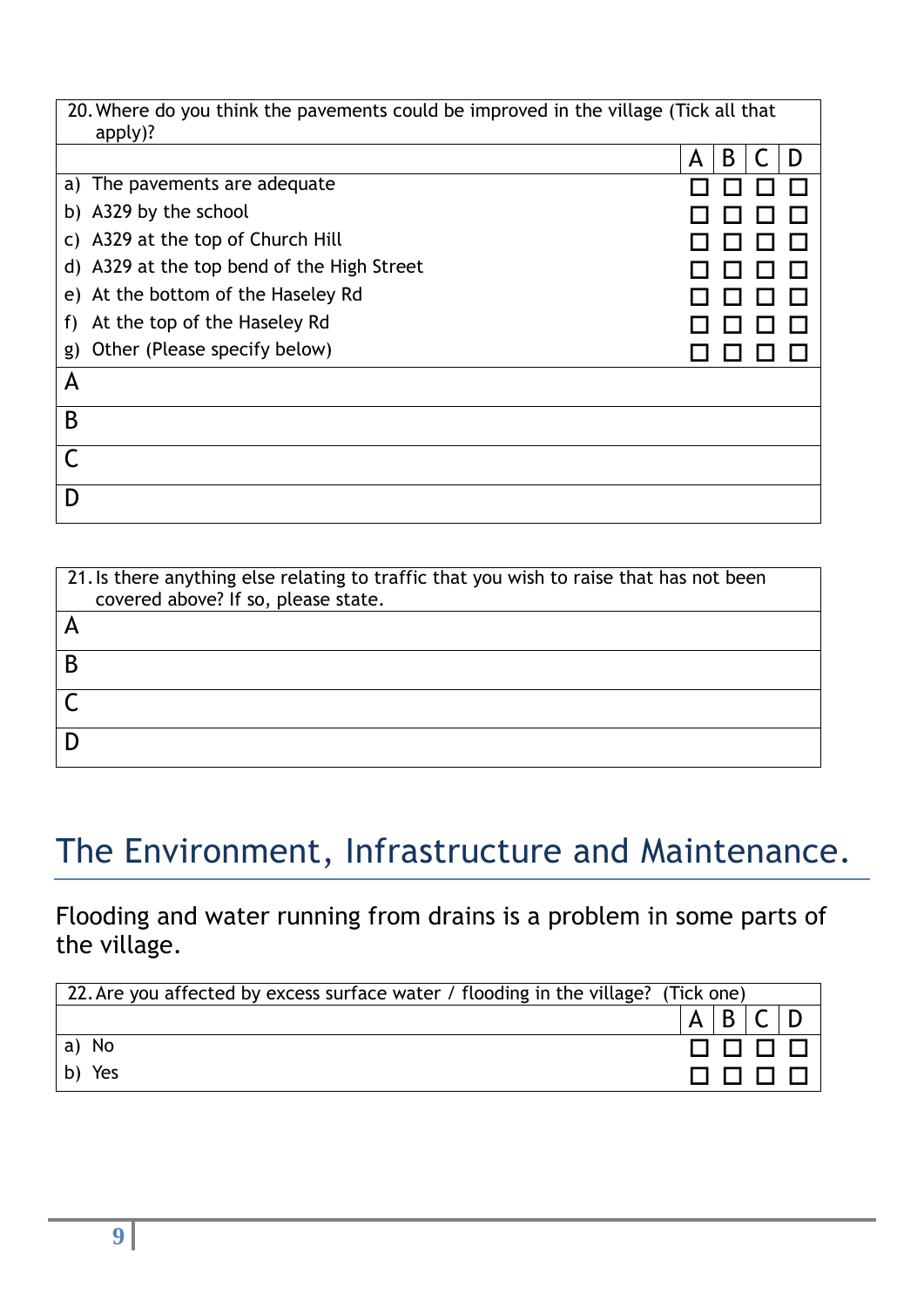| 23. Do you think there is a problem with dogs fouling the paths within and surrounding<br>the village and if so where? (Tick all that apply) |        |  |  |  |
|----------------------------------------------------------------------------------------------------------------------------------------------|--------|--|--|--|
|                                                                                                                                              | B<br>A |  |  |  |
| a) I don't think there is a problem                                                                                                          |        |  |  |  |
| b) On Wells Farm                                                                                                                             |        |  |  |  |
| On the allotments<br>C)                                                                                                                      |        |  |  |  |
| d) On Skinny Horner (path between Chiltern View and the Haseley Rd)                                                                          |        |  |  |  |
| In Chiltern View, Old Field, Warren View, or Milton Manor Drive<br>e)                                                                        |        |  |  |  |
| On the High St, Gold St, Haseley Rd<br>f)                                                                                                    |        |  |  |  |
| On the recreation grounds behind the village hall<br>g)                                                                                      |        |  |  |  |
| h) Other (Please specify below)                                                                                                              |        |  |  |  |
| A                                                                                                                                            |        |  |  |  |
| B                                                                                                                                            |        |  |  |  |
|                                                                                                                                              |        |  |  |  |
| D                                                                                                                                            |        |  |  |  |

| 24. If you think dog fouling is a problem, what should be done to improve the situation? |        |
|------------------------------------------------------------------------------------------|--------|
| (Tick all that apply)                                                                    |        |
|                                                                                          | B<br>A |
| a) Educate owners to pick up dog mess and dispose of it at home                          |        |
| b) More notices about dog fouling                                                        |        |
| c) Ban dogs from playing surfaces                                                        |        |
| d) More dog litter bins                                                                  |        |
| e) Fines for those caught not clearing up after their dog has fouled.                    |        |
| Other (Please specify below)<br>f)                                                       |        |
| A                                                                                        |        |
| B                                                                                        |        |
|                                                                                          |        |
|                                                                                          |        |
|                                                                                          |        |
|                                                                                          |        |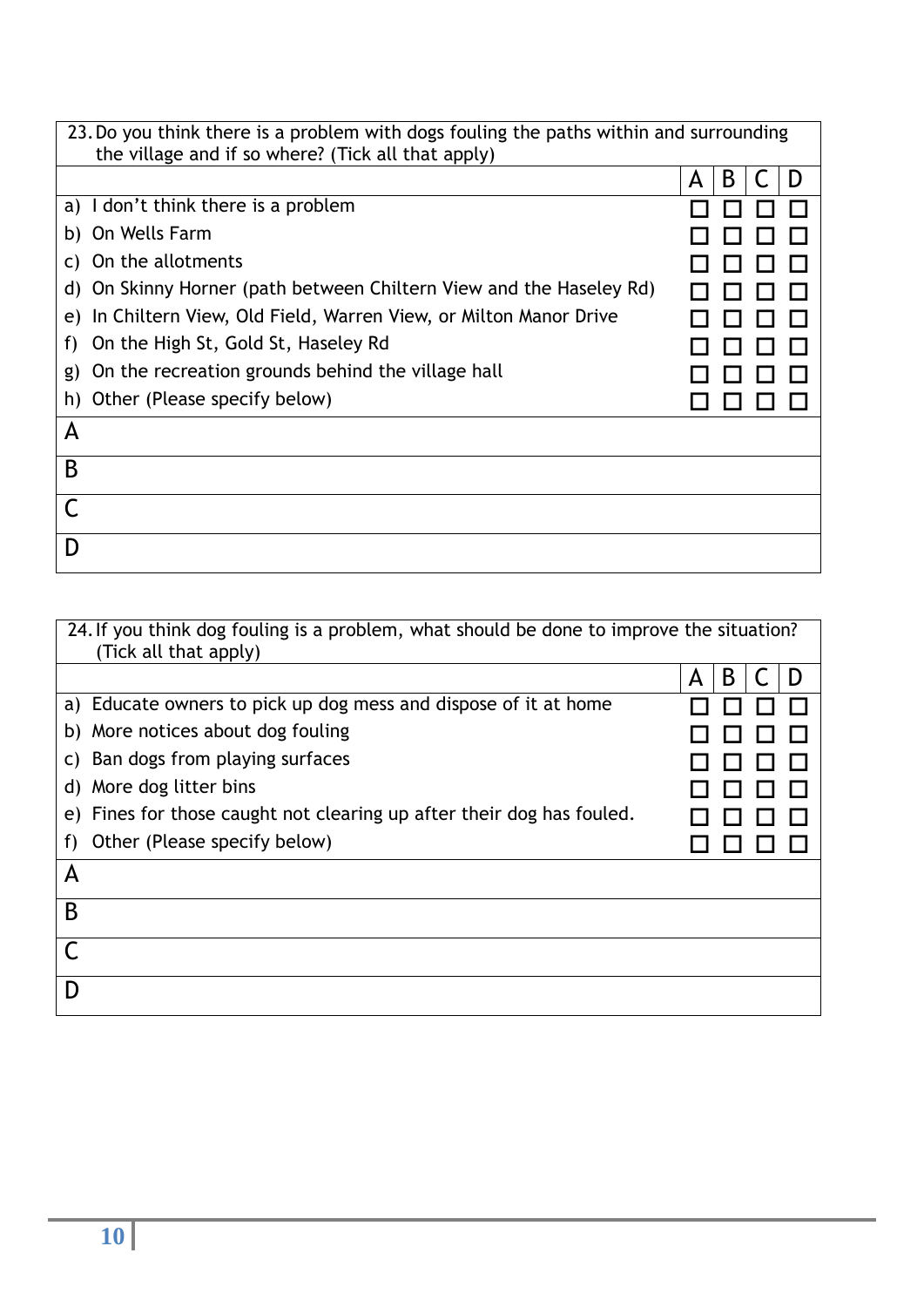|          | 25. Would you be in favour of more sustainable and renewable energy resources being<br>used in the village? (Tick all that apply) |        |
|----------|-----------------------------------------------------------------------------------------------------------------------------------|--------|
|          |                                                                                                                                   | B<br>Α |
| No<br>a) |                                                                                                                                   |        |
|          | b) Solar/photovoltaic cells on residential buildings                                                                              |        |
| C)       | Solar/photovoltaic cells on public buildings                                                                                      |        |
| d)       | Wind turbines on residential housing                                                                                              |        |
| e)       | Wind turbines on public buildings                                                                                                 |        |
| f)       | Air or ground source heat pumps                                                                                                   |        |
| g)       | Other (Please specify below)                                                                                                      |        |
| А        |                                                                                                                                   |        |
| B        |                                                                                                                                   |        |
|          |                                                                                                                                   |        |
| D        |                                                                                                                                   |        |

| 26. With the current focus on climate change many villages are supporting carbon<br>capture schemes. Would you support a scheme to plant more trees in the village? |              |        |  |
|---------------------------------------------------------------------------------------------------------------------------------------------------------------------|--------------|--------|--|
|                                                                                                                                                                     | $\mathsf{A}$ |        |  |
| a) No                                                                                                                                                               |              | $\Box$ |  |
| b) Yes                                                                                                                                                              |              |        |  |

## **Footpaths**

| 27. There are a number of footpaths around our village. Please indicate which general<br>areas you walk at least once a month? (Tick all that apply) |                         |  |
|------------------------------------------------------------------------------------------------------------------------------------------------------|-------------------------|--|
|                                                                                                                                                      | $B \, \mathsf{IC}$<br>А |  |
| a) Paths east of the village on BBOWT land.                                                                                                          |                         |  |
| b) Paths south of the village towards Stadhampton and Ascott                                                                                         |                         |  |
| c) Paths west of the village towards Warren Barn and the river Thame.                                                                                |                         |  |
| d) Paths north of the village on Views Farm Land                                                                                                     |                         |  |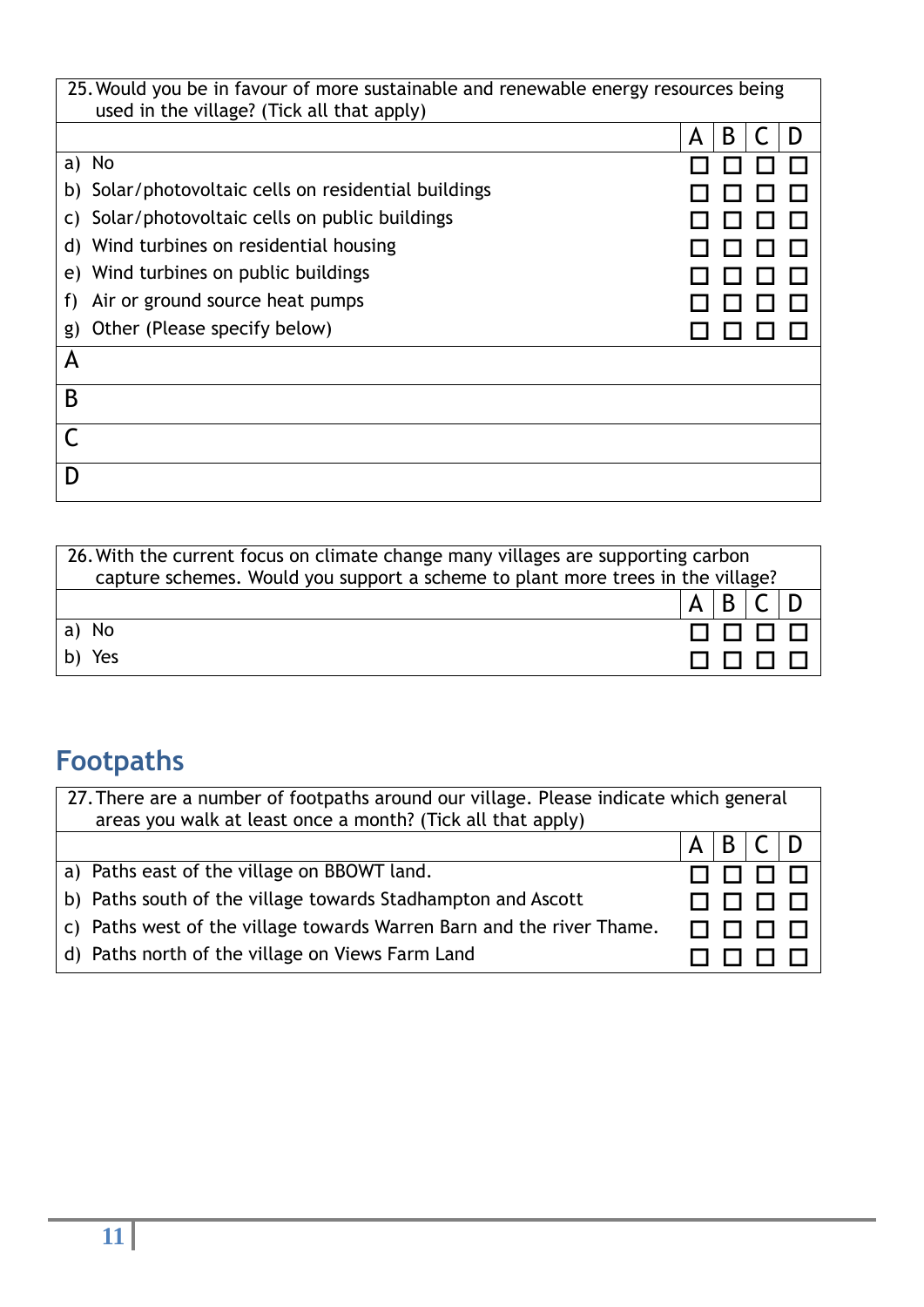## Village Community and Facilities

Although our village is relatively small, we have a very active community including a school, church, pub, shop, village hall and a number of groups. These all need support from the villagers to maintain or improve them. The current village newsletter is funded by the Parish Council, and produced by a paid Editor. Advertising fees offset the costs of producing the newsletter, which currently goes in printed form to every house in the parish and is also available on the village website.

#### **Website and publications**

| 28. Little Milton has an updated website (www.littlemilton.org.uk). Have you looked at<br>this new website? |                 |
|-------------------------------------------------------------------------------------------------------------|-----------------|
|                                                                                                             | B C D<br>A      |
| a) No                                                                                                       | 0000            |
| b) Yes                                                                                                      | <u>FIFIFIFI</u> |

| 29. Which sections of the newsletter do you read? (Tick all that apply)                   |        |  |
|-------------------------------------------------------------------------------------------|--------|--|
|                                                                                           | B<br>Α |  |
| a) I don't read the newsletter                                                            |        |  |
| b) Reports from village organisations (parish council, or other groups)                   |        |  |
| c) Church information (services, rotas, events etc)                                       |        |  |
| d) Event adverts (quizzes, fete, fayre, wine club, etc)                                   |        |  |
| e) Information about village contacts and regular activities (rotas,<br>village hall etc) |        |  |
| Other articles from local people<br>f)                                                    |        |  |
| Business adverts for local services (ie those towards the back)<br>g)                     |        |  |

| 30. Would you read the newsletter if it were only available online on the village website?<br>(Tick one) |     |                    |  |
|----------------------------------------------------------------------------------------------------------|-----|--------------------|--|
|                                                                                                          | A l | $B \, \mathsf{IC}$ |  |
| a) No                                                                                                    |     | 0000               |  |
| b) Yes, but not as much                                                                                  |     | 888888             |  |
| c) Yes, just as much                                                                                     |     |                    |  |

| 31. What else could be in the newsletter? |
|-------------------------------------------|
|                                           |
| B                                         |
|                                           |
|                                           |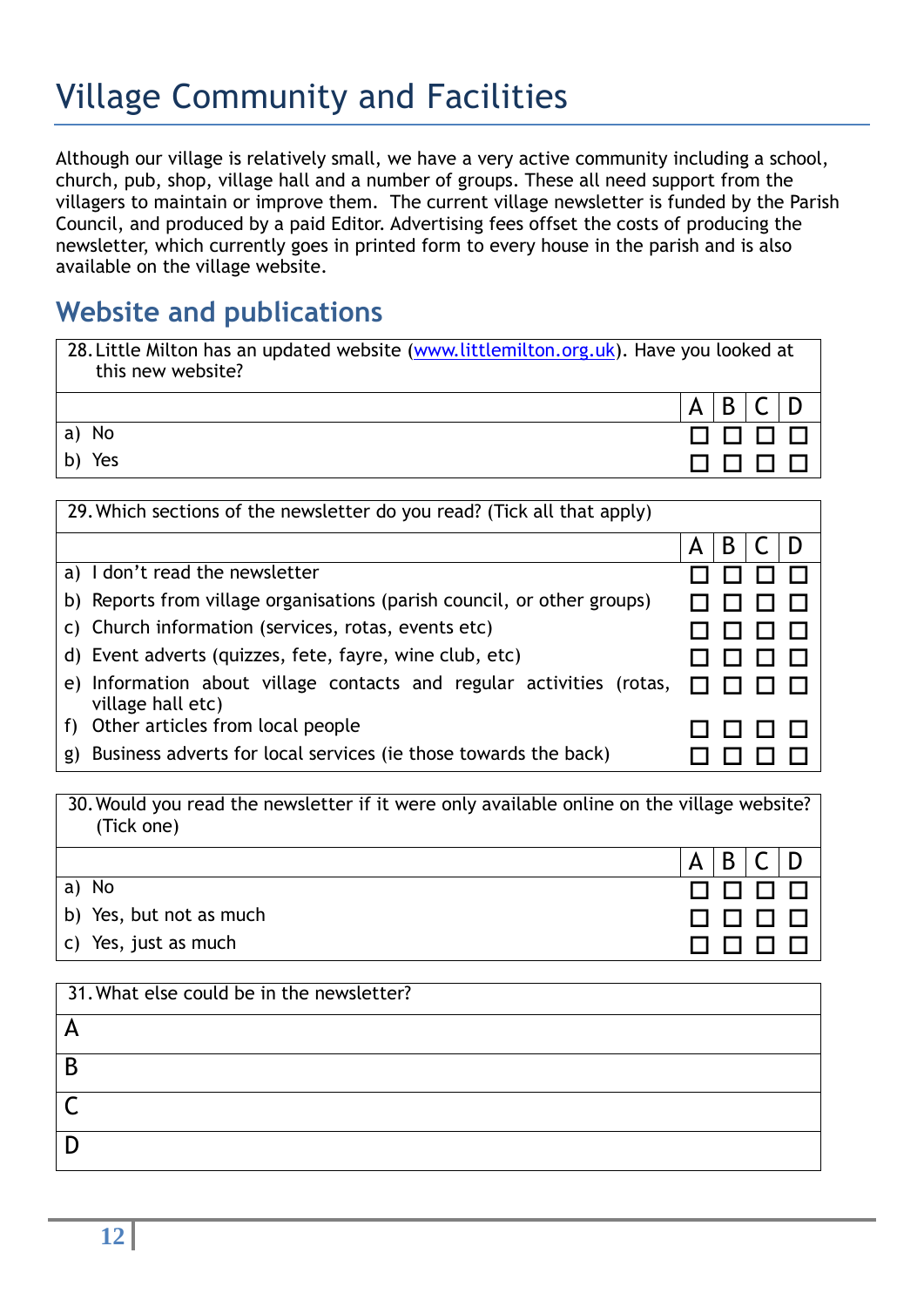## **Our Village Shop and Post Office**

| 32. Is the village shop important to you? (Tick one) |   |
|------------------------------------------------------|---|
|                                                      | A |
| a) No                                                |   |
| Yes<br>b)                                            |   |

| 33. Do you use the village shop? (Tick one) |              |
|---------------------------------------------|--------------|
|                                             | B.<br>A      |
| a) I don't use it at all                    |              |
| b) Yes, I use it less than once a month     | $\mathbf{L}$ |
| c) Yes, I use it at least once a month      |              |
| d) Yes, I use it at least once a week       |              |

| 34. Is the post office important to you? (Tick one) |   |
|-----------------------------------------------------|---|
|                                                     | A |
| a) No                                               |   |
| Yes<br>b)                                           |   |

| 35. Do you use the post office? (Tick one) |        |
|--------------------------------------------|--------|
|                                            | B<br>А |
| a) I don't use it at all                   |        |
| b) Yes, I use it less than once a month    |        |
| c) Yes, I use it at least once a month     |        |
| d) Yes, I use it at least once a week      |        |

| 36. Do the current shop / post office hours meet your needs? |        |
|--------------------------------------------------------------|--------|
|                                                              | B<br>A |
| a) Yes                                                       |        |
| b) No (please outline the hours below and why)               |        |
| Α                                                            |        |
| B                                                            |        |
|                                                              |        |
|                                                              |        |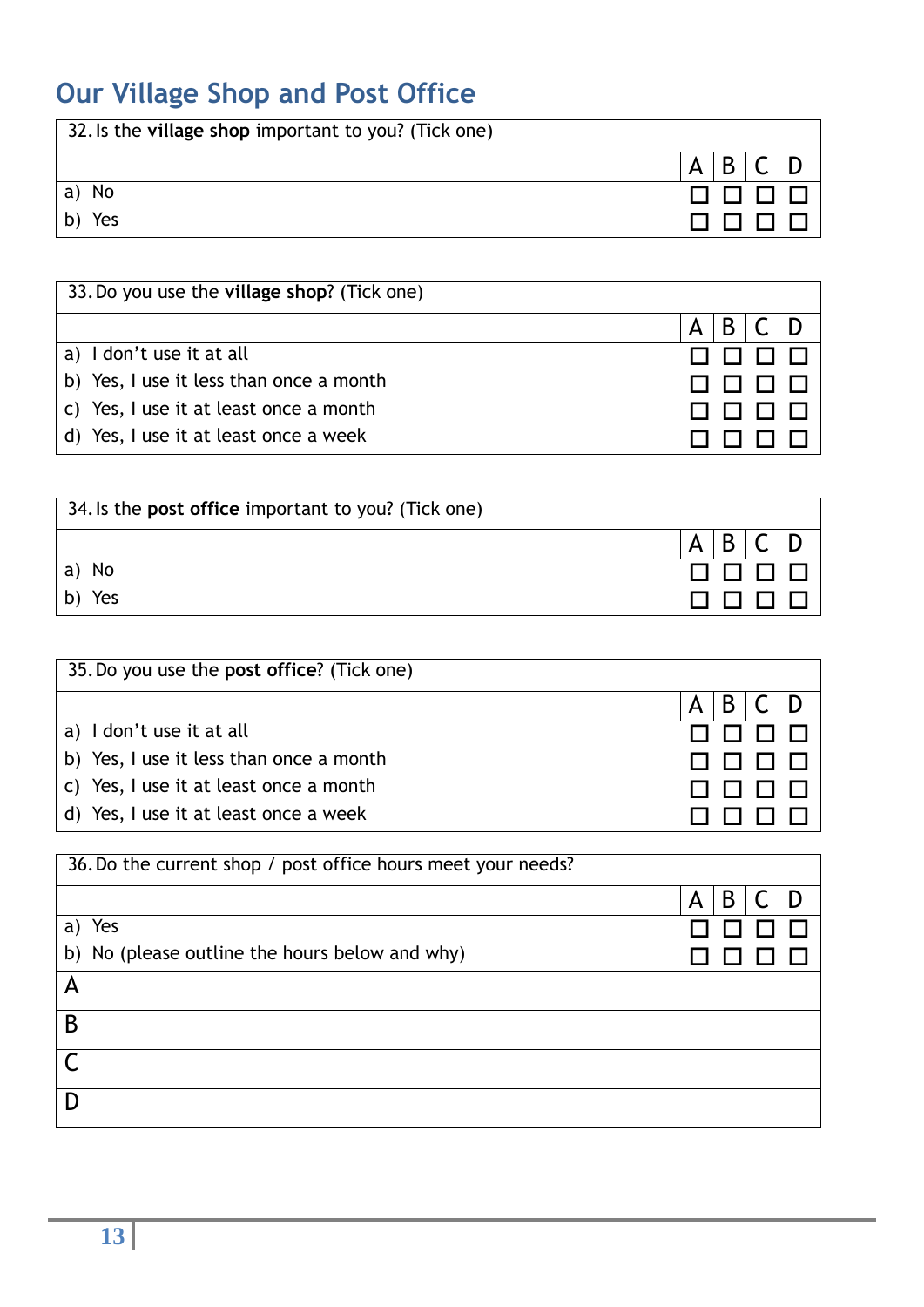| 37. Are there any other products or services that customers want the shop or post office<br>to provide? |        |  |
|---------------------------------------------------------------------------------------------------------|--------|--|
|                                                                                                         | B<br>А |  |
| c) No                                                                                                   |        |  |
| d) Yes (please specify below)                                                                           |        |  |
| Α                                                                                                       |        |  |
| B                                                                                                       |        |  |
|                                                                                                         |        |  |
|                                                                                                         |        |  |

### **Pine Lodge (Village Hall)**

| 38. We have a modern, purpose built village hall used by villagers and outside groups. Is<br>there anything you think could be done to improve the Pine Lodge? |        |
|----------------------------------------------------------------------------------------------------------------------------------------------------------------|--------|
|                                                                                                                                                                | B<br>A |
| a) I think it is fine as it is.                                                                                                                                |        |
| b) Add a meeting / committee room                                                                                                                              |        |
| c) Add a stage                                                                                                                                                 |        |
| d) Extend storage area for communal equipment                                                                                                                  |        |
| e) Other improvement (please specify below)                                                                                                                    |        |
| Α                                                                                                                                                              |        |
| B                                                                                                                                                              |        |
|                                                                                                                                                                |        |
|                                                                                                                                                                |        |

#### **Courses and Activities**

|   | 39. Oxfordshire County Council's Adult Learning Service would welcome suggestions<br>from the village regarding their interests. They offer daytime and evening courses<br>such as languages, art, crafts etc. Might you attend evening classes or other<br>activities if they were held in the Pine Lodge? (Tick one) |   |   |  |  |
|---|------------------------------------------------------------------------------------------------------------------------------------------------------------------------------------------------------------------------------------------------------------------------------------------------------------------------|---|---|--|--|
|   |                                                                                                                                                                                                                                                                                                                        | A | В |  |  |
|   | a) No, I am not interested in these services                                                                                                                                                                                                                                                                           |   |   |  |  |
|   | b) Yes I am interested (please state the type of course below)                                                                                                                                                                                                                                                         |   |   |  |  |
| Α |                                                                                                                                                                                                                                                                                                                        |   |   |  |  |
| B |                                                                                                                                                                                                                                                                                                                        |   |   |  |  |
|   |                                                                                                                                                                                                                                                                                                                        |   |   |  |  |
|   |                                                                                                                                                                                                                                                                                                                        |   |   |  |  |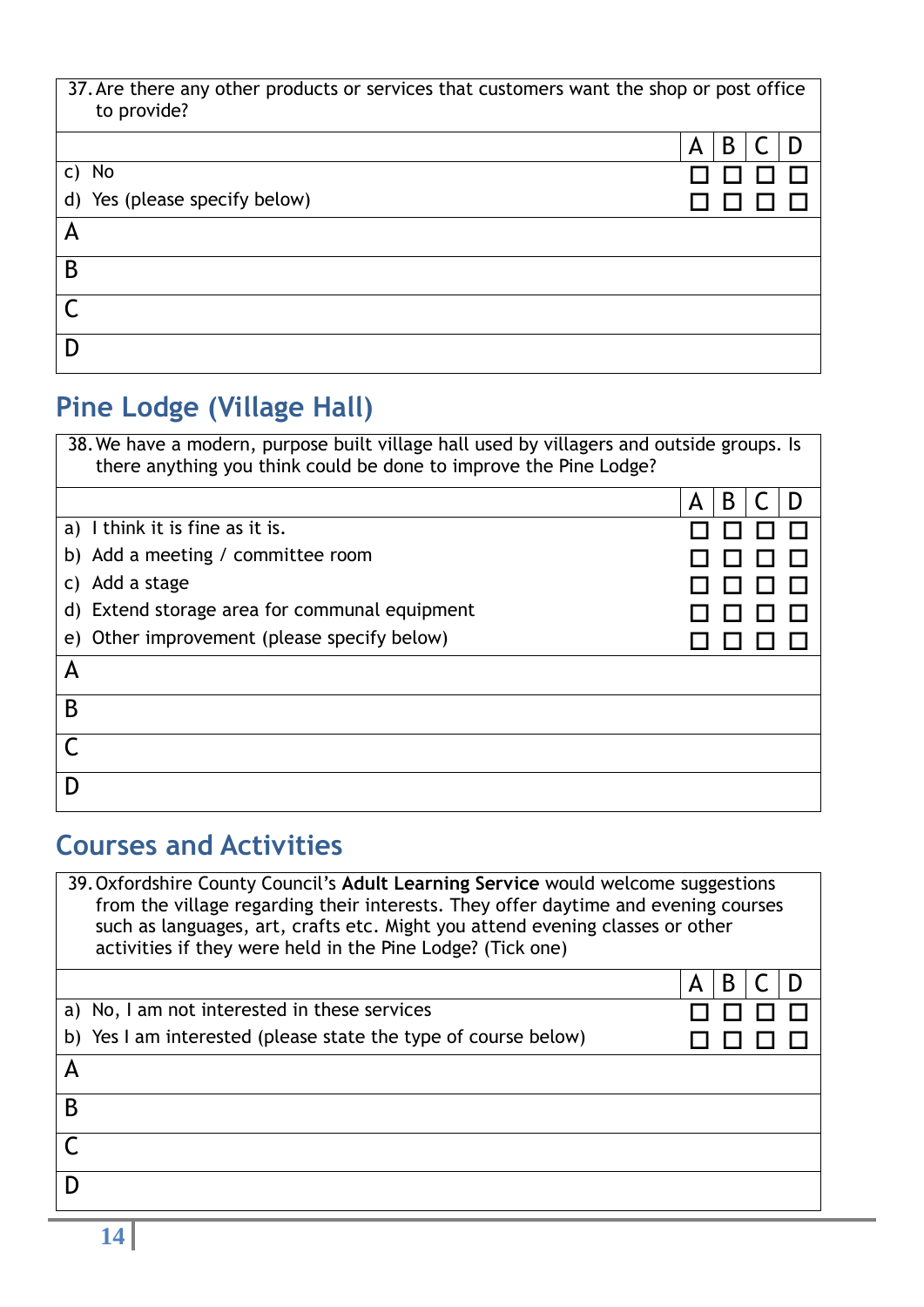| 40. Have you a skill that you would be prepared to teach others in the village? (Tick one) |        |
|--------------------------------------------------------------------------------------------|--------|
|                                                                                            | B<br>Α |
| a) No                                                                                      |        |
| b) Yes (please state what it is below)                                                     |        |
| A                                                                                          |        |
| B                                                                                          |        |
|                                                                                            |        |
|                                                                                            |        |

|    | 41. Which new village activities might you support in the future? (Tick all that apply) |   |   |   |  |
|----|-----------------------------------------------------------------------------------------|---|---|---|--|
|    |                                                                                         | A | B | D |  |
|    | a) Barn Dance                                                                           |   |   |   |  |
| b) | <b>Outdoor Concert</b>                                                                  |   |   |   |  |
| C) | <b>Bridge Evening</b>                                                                   |   |   |   |  |
| d) | <b>Flower Arranging</b>                                                                 |   |   |   |  |
| e) | <b>Village Family Sports Day</b>                                                        |   |   |   |  |
| T) | <b>Bingo Evening</b>                                                                    |   |   |   |  |
| g) | <b>Charity Jumble Sale</b>                                                              |   |   |   |  |
| h) | <b>Village Picnic</b>                                                                   |   |   |   |  |
| 1) | <b>Book Club</b>                                                                        |   |   |   |  |
| 1) | Choir                                                                                   |   |   |   |  |
|    | k) Other (Please specify below)                                                         |   |   |   |  |
| A  |                                                                                         |   |   |   |  |
| B  |                                                                                         |   |   |   |  |
|    |                                                                                         |   |   |   |  |
| D  |                                                                                         |   |   |   |  |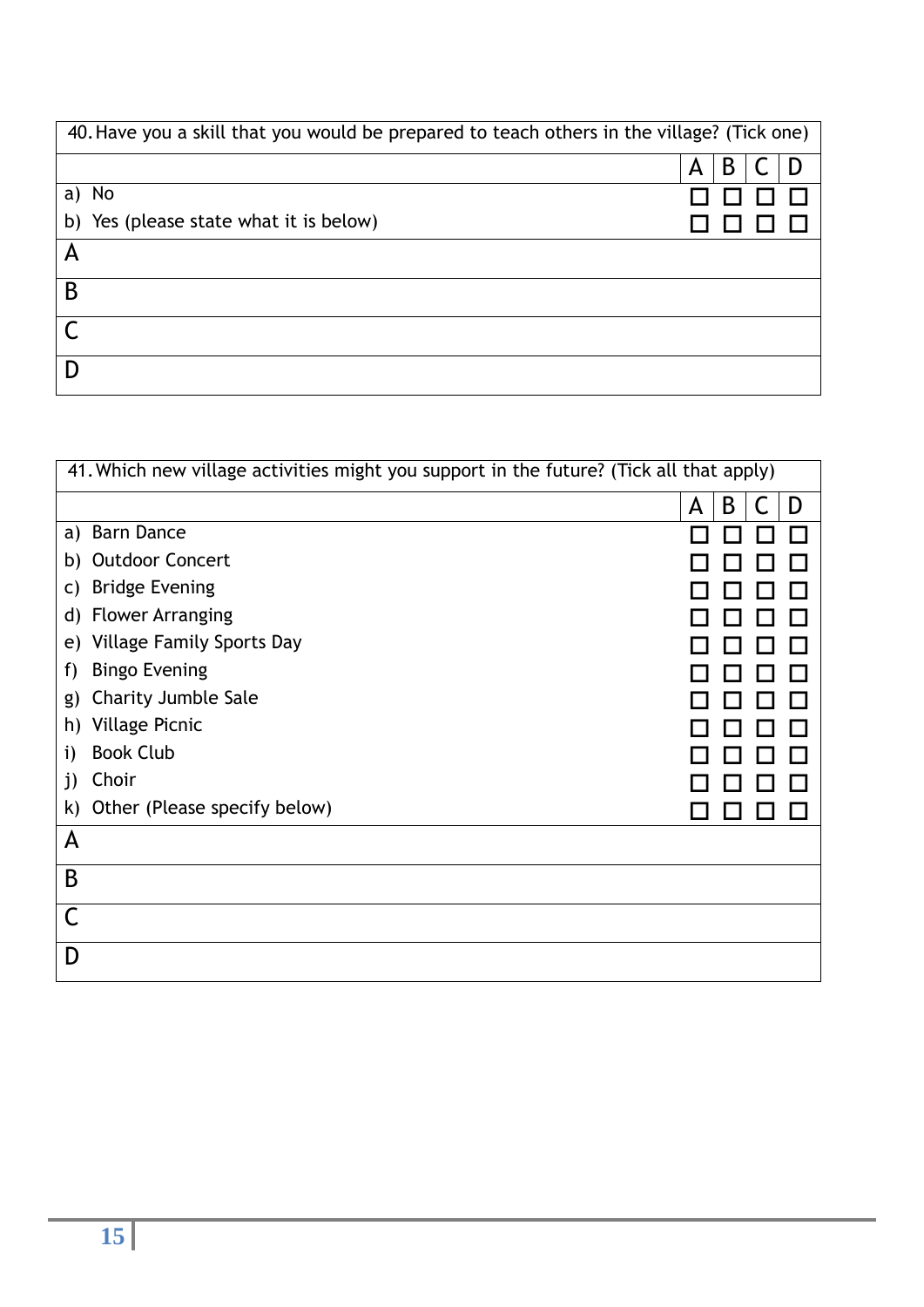| 42. What sort of youth schemes do you think our village needs? (Tick all that apply) |             |
|--------------------------------------------------------------------------------------|-------------|
|                                                                                      | B<br>D<br>A |
| a) A Youth Leader with volunteer support                                             |             |
| More activities for young people<br>b)                                               |             |
| More facilities for young people<br>C)                                               |             |
| d) Fundraising for youth facilities                                                  |             |
| e) Young people to be more involved in village affairs                               |             |
| A community group to champion the youth in the village<br>f)                         |             |
| None<br>g)                                                                           |             |
| Other (Please specify below)<br>h)                                                   |             |
| A                                                                                    |             |
| B                                                                                    |             |
|                                                                                      |             |
|                                                                                      |             |

### **Church**

| 43. Is the Church within the village important to you for any of the following reasons?<br>(Tick all that apply). |             |
|-------------------------------------------------------------------------------------------------------------------|-------------|
|                                                                                                                   | B<br>D<br>A |
| No<br>a)                                                                                                          |             |
| b) Worship                                                                                                        |             |
| <b>Baptisms</b><br>C)                                                                                             |             |
| Weddings<br>d)                                                                                                    |             |
| <b>Funerals</b><br>e)                                                                                             |             |
| Church bells<br>f)                                                                                                |             |
| A focal point for the community<br>g)                                                                             |             |
| h) A historic building                                                                                            |             |
| A place to hold plays, concerts or other entertainment<br>i)                                                      |             |
| A place for quiet contemplation<br>j)                                                                             |             |
| The churchyard<br>k)                                                                                              |             |
| Spiritual fellowship from church group<br>$\mathbf{U}$                                                            |             |
| m) Other (Please specify below)                                                                                   |             |
| A                                                                                                                 |             |
| B                                                                                                                 |             |
| C                                                                                                                 |             |
| D                                                                                                                 |             |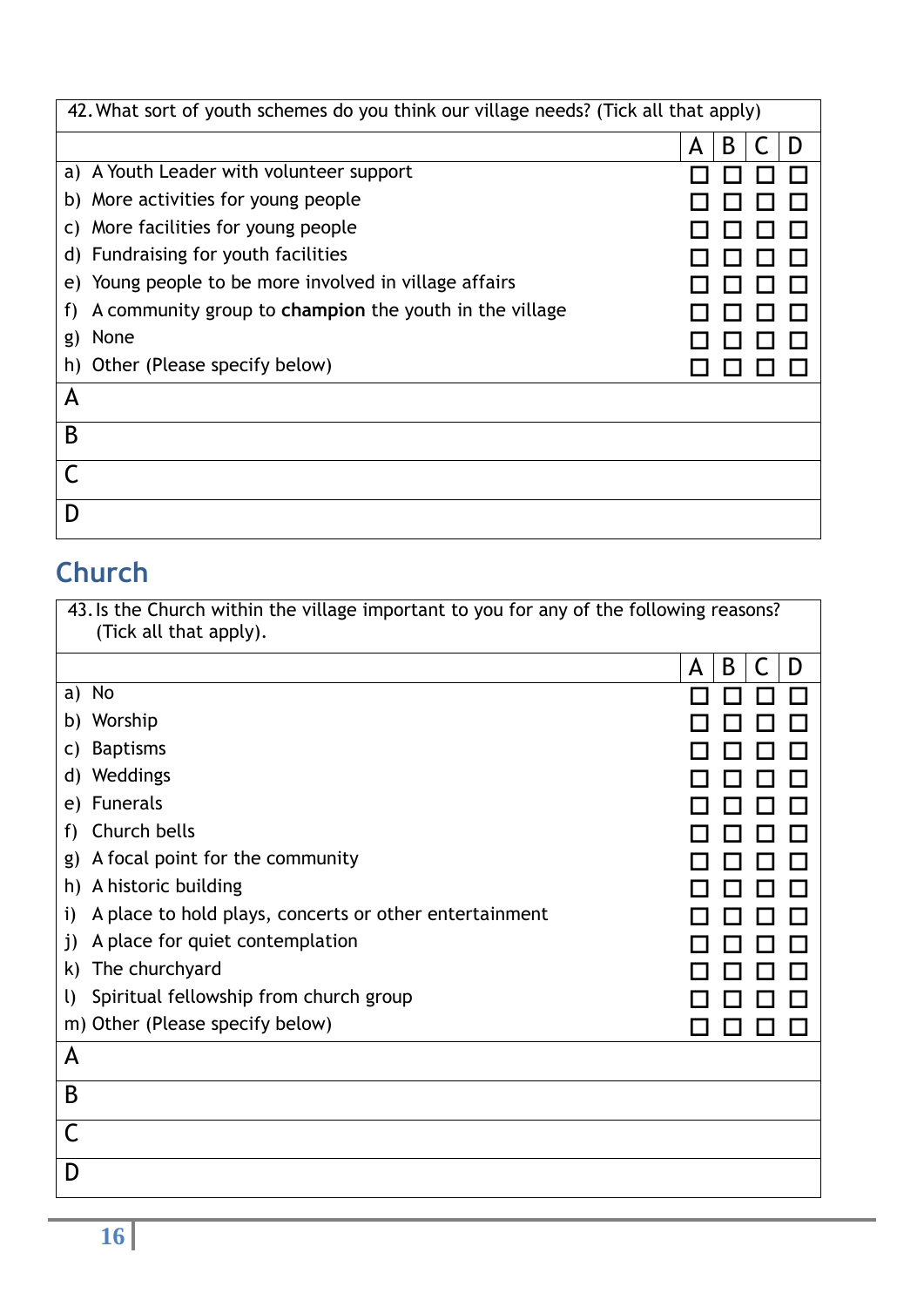#### **Village School**

The Governors are planning improvements to the Village School classrooms in the near future and intend to remain on the present site. The School Roll will remain at 70 children of which at present 30% are from the Village and the remainder are from surrounding villages.

The problems with parking on Gold Street are already being addressed, which include lift sharing, staggered opening times, allocated parking on the slip road at the top of Gold Street, parking in vacated driveways and walking to school.

| 44. Do you have children in your family who will be starting at our village school within<br>the next 5 years? (Main householder only) |  |
|----------------------------------------------------------------------------------------------------------------------------------------|--|
|                                                                                                                                        |  |
| a) No                                                                                                                                  |  |
| b) Yes, one                                                                                                                            |  |
| Yes, two                                                                                                                               |  |
| d) Yes, more than two                                                                                                                  |  |

#### **Village Pre-School (The Orchard)**

The Orchard is our village Pre-school, situated next to the village hall and shop.

| 45. Do you have any children under 5? (Tick one) |                      |
|--------------------------------------------------|----------------------|
|                                                  | B<br>A               |
| $ a $ No (skip to Q48)                           | $\Box$ $\Box$ $\Box$ |
| b) Yes                                           |                      |

| 46. Do your children attend any form of Pre-school? (Tick one) |        |
|----------------------------------------------------------------|--------|
|                                                                | B<br>Α |
| 'a) No                                                         | . .    |
| Yes<br>b)                                                      |        |

| 47. If your children use another pre-school we are interested to know the main reason it<br>was chosen? (Tick one) |        |
|--------------------------------------------------------------------------------------------------------------------|--------|
|                                                                                                                    | B<br>А |
| a) The hours do not work for what I need                                                                           |        |
| I prefer a different pre-school/early years setting (specify below)<br>b)                                          |        |
| c) I don't wish to send my child to pre-school                                                                     |        |
| d) Other (Please specify below)                                                                                    |        |
| А                                                                                                                  |        |
| B                                                                                                                  |        |
|                                                                                                                    |        |
|                                                                                                                    |        |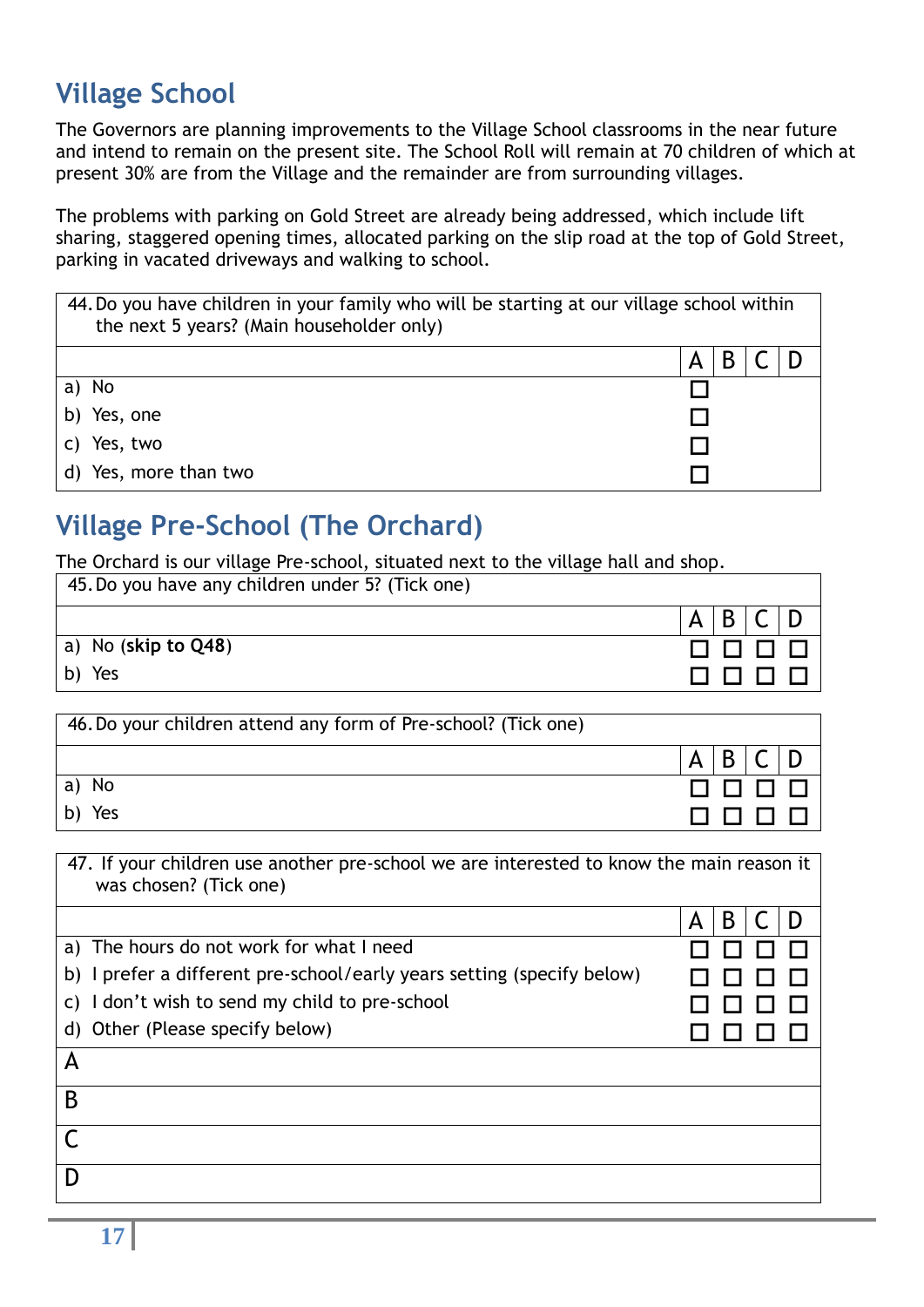#### **Allotments**

We now have over 20 allotments on BBOWT land on the Haseley Road which are very popular.

| 48. Would you use an allotment if there were more available? (Tick one) |   |      |  |
|-------------------------------------------------------------------------|---|------|--|
|                                                                         | А | B/C  |  |
| a) Yes                                                                  |   | 0000 |  |
| b) No                                                                   |   | 0000 |  |
| c) Yes, if nearer to my house                                           |   |      |  |

#### **Working with neighbouring villages**

| 49. Ours and neighbouring villages have activities or facilities that could be shared.<br>Which (if any) of the following do you think should be shared? |        |
|----------------------------------------------------------------------------------------------------------------------------------------------------------|--------|
|                                                                                                                                                          | B<br>A |
| a) Tennis Club                                                                                                                                           |        |
| b) Football Club                                                                                                                                         |        |
| c) Youth Club                                                                                                                                            |        |
| d) Shared evening transport                                                                                                                              |        |
| e) Joined up cycle paths                                                                                                                                 |        |
| Other (Please specify Below)<br>f)                                                                                                                       |        |
| A                                                                                                                                                        |        |
| B                                                                                                                                                        |        |
|                                                                                                                                                          |        |
|                                                                                                                                                          |        |

### **Parish Council**

| 50. Parish Council meetings are held monthly and are open to members of the public.<br>(Tick all of the options that you agree with).<br>B<br>А<br>a) I am aware of the dates of Parish Council meetings<br>b) I look at the agenda for these meetings<br>c) I read the Parish Council meeting notes published in the newsletter |
|----------------------------------------------------------------------------------------------------------------------------------------------------------------------------------------------------------------------------------------------------------------------------------------------------------------------------------|
|                                                                                                                                                                                                                                                                                                                                  |
|                                                                                                                                                                                                                                                                                                                                  |
|                                                                                                                                                                                                                                                                                                                                  |
|                                                                                                                                                                                                                                                                                                                                  |
|                                                                                                                                                                                                                                                                                                                                  |
|                                                                                                                                                                                                                                                                                                                                  |
|                                                                                                                                                                                                                                                                                                                                  |
|                                                                                                                                                                                                                                                                                                                                  |
|                                                                                                                                                                                                                                                                                                                                  |
|                                                                                                                                                                                                                                                                                                                                  |
| d) I read the full minutes of the meetings on the village website                                                                                                                                                                                                                                                                |
|                                                                                                                                                                                                                                                                                                                                  |
| e) I know who the Parish Councillors and Parish Clerk are                                                                                                                                                                                                                                                                        |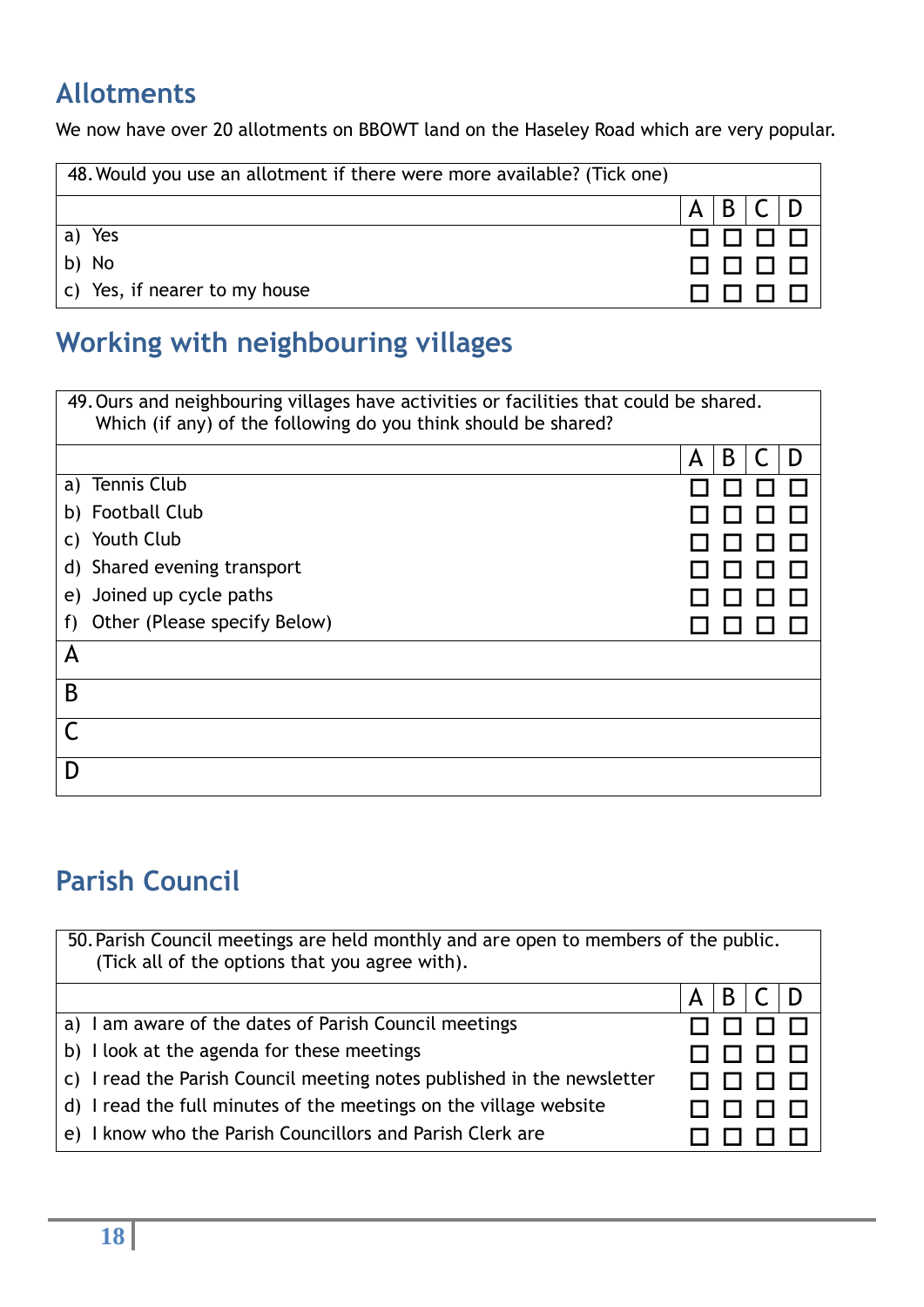| 51. The Parish Council is responsible for a number of services around the village, in some<br>cases with the assistance of volunteers or otherwise through contractors. Please tick<br>any of the following that you feel need improving. |   |  |
|-------------------------------------------------------------------------------------------------------------------------------------------------------------------------------------------------------------------------------------------|---|--|
|                                                                                                                                                                                                                                           | B |  |
| a) Maintenance of recreation ground                                                                                                                                                                                                       |   |  |
| b) Maintenance of Multi-Use Games Area                                                                                                                                                                                                    |   |  |
| c) Maintenance of Children's Play Area                                                                                                                                                                                                    |   |  |
| d) Maintenance of Recreation Ground car park                                                                                                                                                                                              |   |  |
| e) Maintenance of village green (grass area by telephone box)                                                                                                                                                                             |   |  |
| <b>Annual Litter Blitz</b>                                                                                                                                                                                                                |   |  |

|    | 52. In addition, the Parish Council regularly liaises with a number of other key<br>authorities to meet the needs of the village. Please tick any of the following that<br>you feel need improving. |   |   |  |  |
|----|-----------------------------------------------------------------------------------------------------------------------------------------------------------------------------------------------------|---|---|--|--|
|    |                                                                                                                                                                                                     | А | B |  |  |
|    | a) Mains water, drains, sewerage (Thames Water)                                                                                                                                                     |   |   |  |  |
|    | b) Highways, road signs (OCC Highways Authority)                                                                                                                                                    |   |   |  |  |
|    | c) Grass cutting of road verges (Highways Authority)                                                                                                                                                |   |   |  |  |
|    | d) Waste collection/recycling (SODC)                                                                                                                                                                |   |   |  |  |
|    | e) Planning (SODC)                                                                                                                                                                                  |   |   |  |  |
|    | f) Cleaning gutters and pavements (SODC)                                                                                                                                                            |   |   |  |  |
| g) | Police (Thames Valley Police, Neighbourhood Watch, Traffic etc.)                                                                                                                                    |   |   |  |  |
|    | h) HGV weight limit enforcement (Trading Standards)                                                                                                                                                 |   |   |  |  |

| 53. Are there any other activities that you think the Parish Council should take<br>responsibility for? |
|---------------------------------------------------------------------------------------------------------|
|                                                                                                         |
| B                                                                                                       |
|                                                                                                         |
|                                                                                                         |

## Housing, public transport and utilities

Much of the policy on Housing, Public Transport and Utilities is determined by either local or national government, or by big infrastructure companies. We can influence some of these policies through consultation, dialogue or lobbying. The recent Localism Act does give the village the opportunity for a greater say in matters such as Housing.

Some policies we may only be able to influence by agreeing to pay for, or subsidise, a service, be it an evening bus service, or the installation of mains gas to the village.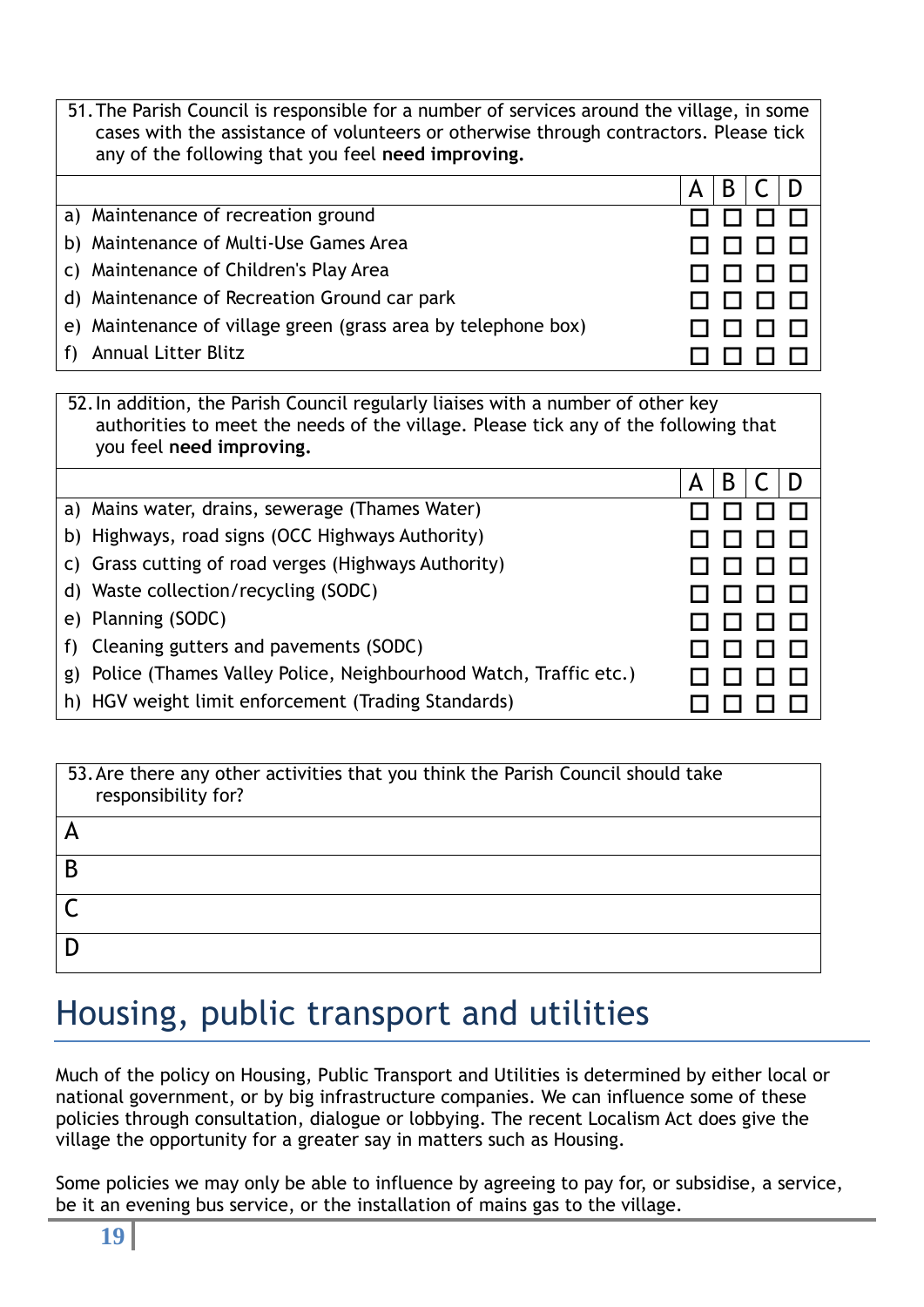#### **Housing**

SODC identifies Little Milton as a 'Smaller Village' and allocates no houses to Smaller Villages. However, Infill (5-6 houses) may be allowed.

Rural exceptions are allowed if a need is shown; rural exceptions are small sites for affordable housing only, within or adjacent to villages where market housing would not normally be permitted (e.g. on Green Belt).

Despite of all of this, we still want to know the opinion of the whole village about any future development.

| 54. Do you think there should be more houses built in the village? (Tick one) |   |  |  |  |
|-------------------------------------------------------------------------------|---|--|--|--|
|                                                                               | А |  |  |  |
| No<br>a)                                                                      |   |  |  |  |
| b) Yes, but only up to 10 properties, filling gaps.                           |   |  |  |  |
| c) Yes, a development up to about 50 properties                               |   |  |  |  |
| d) Yes, a development of more than 50 properties                              |   |  |  |  |

Market housing, means "normal" houses or flats. Social housing (often called affordable housing) is for people who cannot afford to buy their own, being part funded by the state, but only available to those on the housing register.

The current mix of houses in the village is 82% Market housing (about 164 houses) and 18% Social housing (36 houses including 9 with priority for local people). This is about the National average but above average for Oxfordshire.

| 55. If there were to be any new housing development in the village, what types of new<br>housing do you think should be included? (Tick all that apply) |        |
|---------------------------------------------------------------------------------------------------------------------------------------------------------|--------|
|                                                                                                                                                         | В<br>А |
| a) Social/affordable housing for rent                                                                                                                   |        |
| b) Social/affordable housing only for people with local connections                                                                                     |        |
| c) Market housing                                                                                                                                       |        |
| d) Retirement housing                                                                                                                                   |        |
| e) None of the above                                                                                                                                    |        |

| 56. The land to the west of the A329, which is the road side of the Lamb pub and the<br>village hall is greenbelt land. Do you want any houses built on this land? (Tick one) |        |  |  |
|-------------------------------------------------------------------------------------------------------------------------------------------------------------------------------|--------|--|--|
|                                                                                                                                                                               | B<br>А |  |  |
| a) No                                                                                                                                                                         |        |  |  |
| b) Yes, but for infill sites only (ie filling in gaps within the village<br>boundary)                                                                                         |        |  |  |
| c) Yes, but for affordable housing only                                                                                                                                       |        |  |  |
| d) Yes, for all types of development                                                                                                                                          |        |  |  |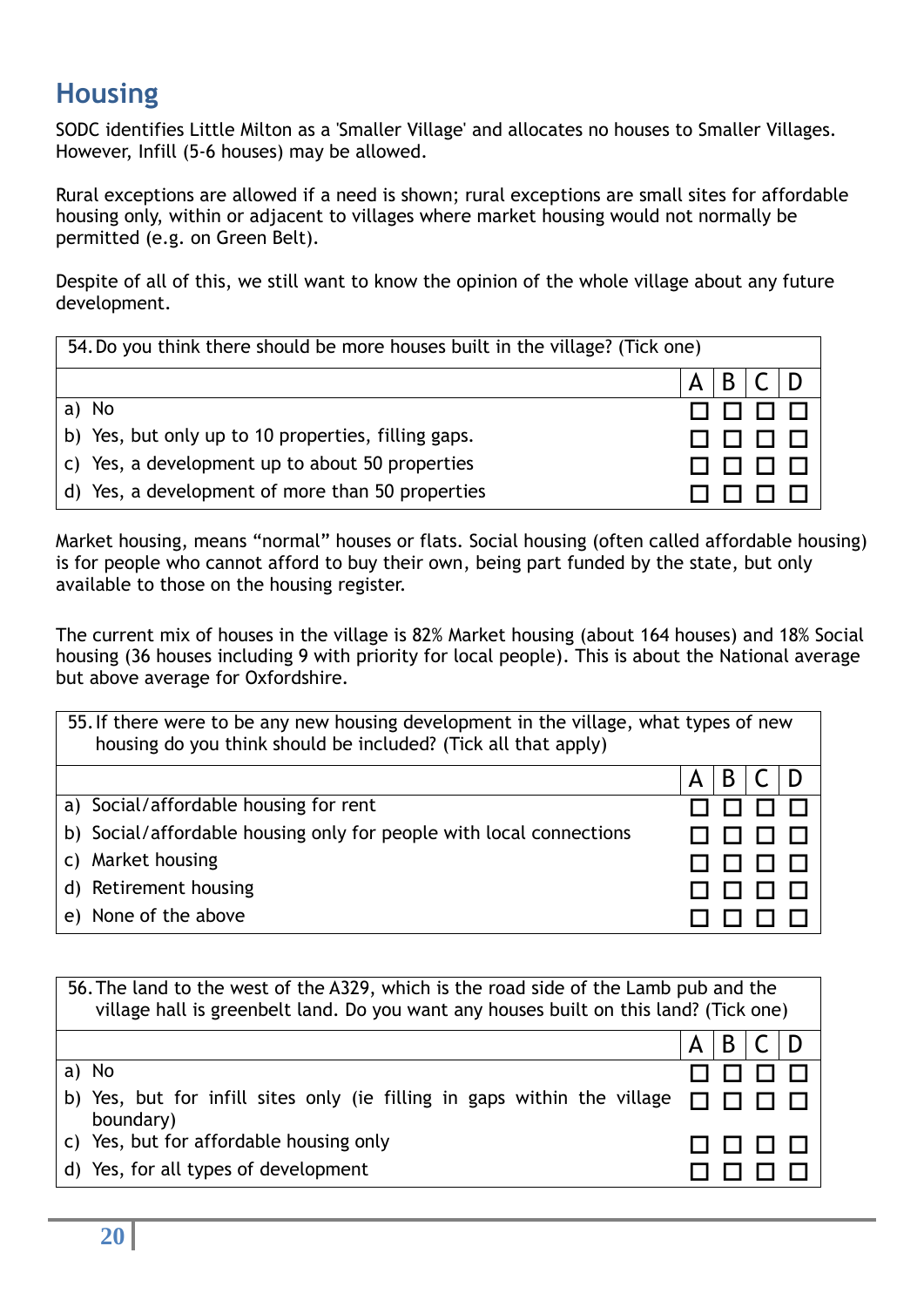#### **Public Transport**

| 57. What is your MAIN means of transport out of the village? (Tick one) |        |
|-------------------------------------------------------------------------|--------|
|                                                                         | B<br>A |
| a) Car or Van                                                           |        |
| b) Public Bus Service                                                   |        |
| <b>Private Bus</b><br>C)                                                |        |
| Taxi<br>d)                                                              |        |
| e) Motorbike/Scooter/Moped                                              |        |
| Car sharing<br>f)                                                       |        |
| <b>Bicycle</b><br>g)                                                    |        |
| On foot<br>h)                                                           |        |
| Other                                                                   |        |

58.Currently our local bus services (103/104) only run Mon-Sat to and from Oxford, and finish early evening. How often do you use this service? (Tick one)

|                         | $\mathsf{A}$ | B |  |
|-------------------------|--------------|---|--|
| a) Never                | 0000         |   |  |
| b) Occasionally         | 0000         |   |  |
| Weekly<br>$\mathsf{C}$  | 0000         |   |  |
| d) Several times a week | 0000         |   |  |
| e) Daily                |              |   |  |

|    | 59. If there were a later evening 103/104 Oxford service Mon-Fri, would you use it? (Tick<br>one) |        |
|----|---------------------------------------------------------------------------------------------------|--------|
|    |                                                                                                   | B<br>A |
|    | a) No                                                                                             |        |
|    | b) Occasionally                                                                                   |        |
|    | c) Weekly                                                                                         |        |
|    | d) Several times a week                                                                           |        |
| e) | Daily                                                                                             |        |

| 60. If there were an evening 103/104 Oxford service on Saturdays which returned to<br>Little Milton late evening, would you use it? (Tick one) |            |  |
|------------------------------------------------------------------------------------------------------------------------------------------------|------------|--|
|                                                                                                                                                | B C D<br>Α |  |
| a) No                                                                                                                                          |            |  |
| b) Occasionally                                                                                                                                |            |  |
| c) Monthly                                                                                                                                     |            |  |
| d) Weekly                                                                                                                                      |            |  |
|                                                                                                                                                |            |  |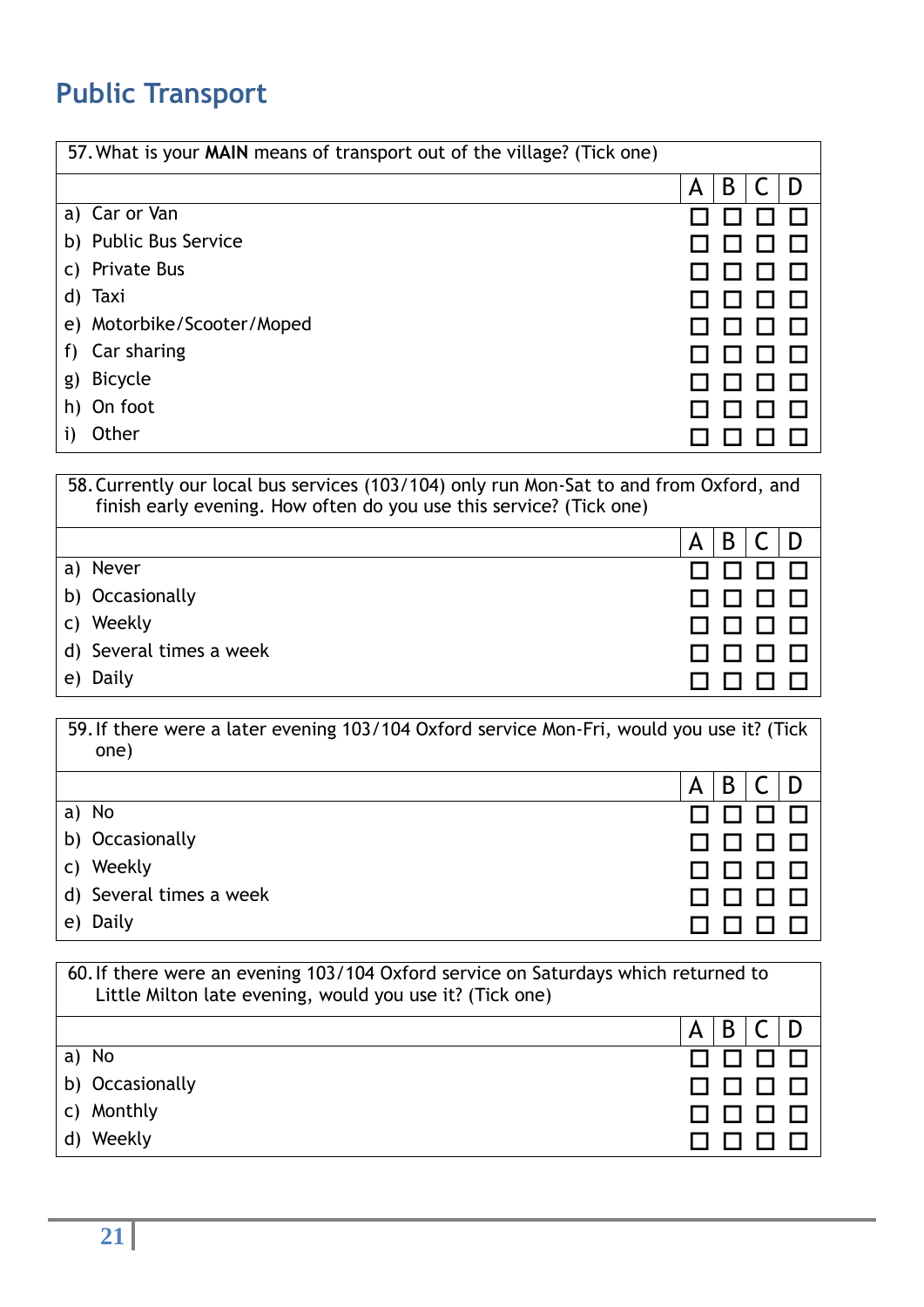| 61. The 280 bus service runs through Wheatley (and stops near Asda) to either Oxford or<br>Thame seven days per week, with late evening services Mon-Sat. If there were an<br>evening service to or from Little Milton which just connected with the 280 at<br>Wheatley, would you use it? (Tick one) |   |   |  |
|-------------------------------------------------------------------------------------------------------------------------------------------------------------------------------------------------------------------------------------------------------------------------------------------------------|---|---|--|
|                                                                                                                                                                                                                                                                                                       | А | B |  |
| a) No                                                                                                                                                                                                                                                                                                 |   |   |  |
| b) Occasionally                                                                                                                                                                                                                                                                                       |   |   |  |
| c) Weekly                                                                                                                                                                                                                                                                                             |   |   |  |
| d) Several times a week                                                                                                                                                                                                                                                                               |   |   |  |
| e) Daily                                                                                                                                                                                                                                                                                              |   |   |  |

|    | 62. If the weekly Tuesday day time service to Thame were to be reinstated, how often<br>would you use it? (Tick one) |   |   |  |  |
|----|----------------------------------------------------------------------------------------------------------------------|---|---|--|--|
|    |                                                                                                                      | A | B |  |  |
|    | a) Never                                                                                                             |   |   |  |  |
|    | b) Occasionally                                                                                                      |   |   |  |  |
| C) | Weekly                                                                                                               |   |   |  |  |

#### **Broadband**

| 63. Broadband speed is the speed that data comes into your house. What broadband<br>speed are you currently getting? (Broadband speed can be measured using websites<br>such as http://www.speedtest.net/) |        |  |
|------------------------------------------------------------------------------------------------------------------------------------------------------------------------------------------------------------|--------|--|
|                                                                                                                                                                                                            | В<br>А |  |
| a) I don't use broadband (skip to Q68)                                                                                                                                                                     |        |  |
| b) I don't know                                                                                                                                                                                            |        |  |
| c) Less than 1 Mbit per second                                                                                                                                                                             |        |  |
| d) Between 1 Mbit and 2 Mbits per second                                                                                                                                                                   |        |  |
| e) Between 2Mbits and 4Mbit per second                                                                                                                                                                     |        |  |
| f) Between 4Mbits and 8Mbit per second                                                                                                                                                                     |        |  |
| g) Greater than 8Mbits per second                                                                                                                                                                          |        |  |

| 64. Do you think the broadband speed you are getting is reasonable? |        |
|---------------------------------------------------------------------|--------|
|                                                                     | B<br>A |
| a) No                                                               | nnn    |
| Yes                                                                 |        |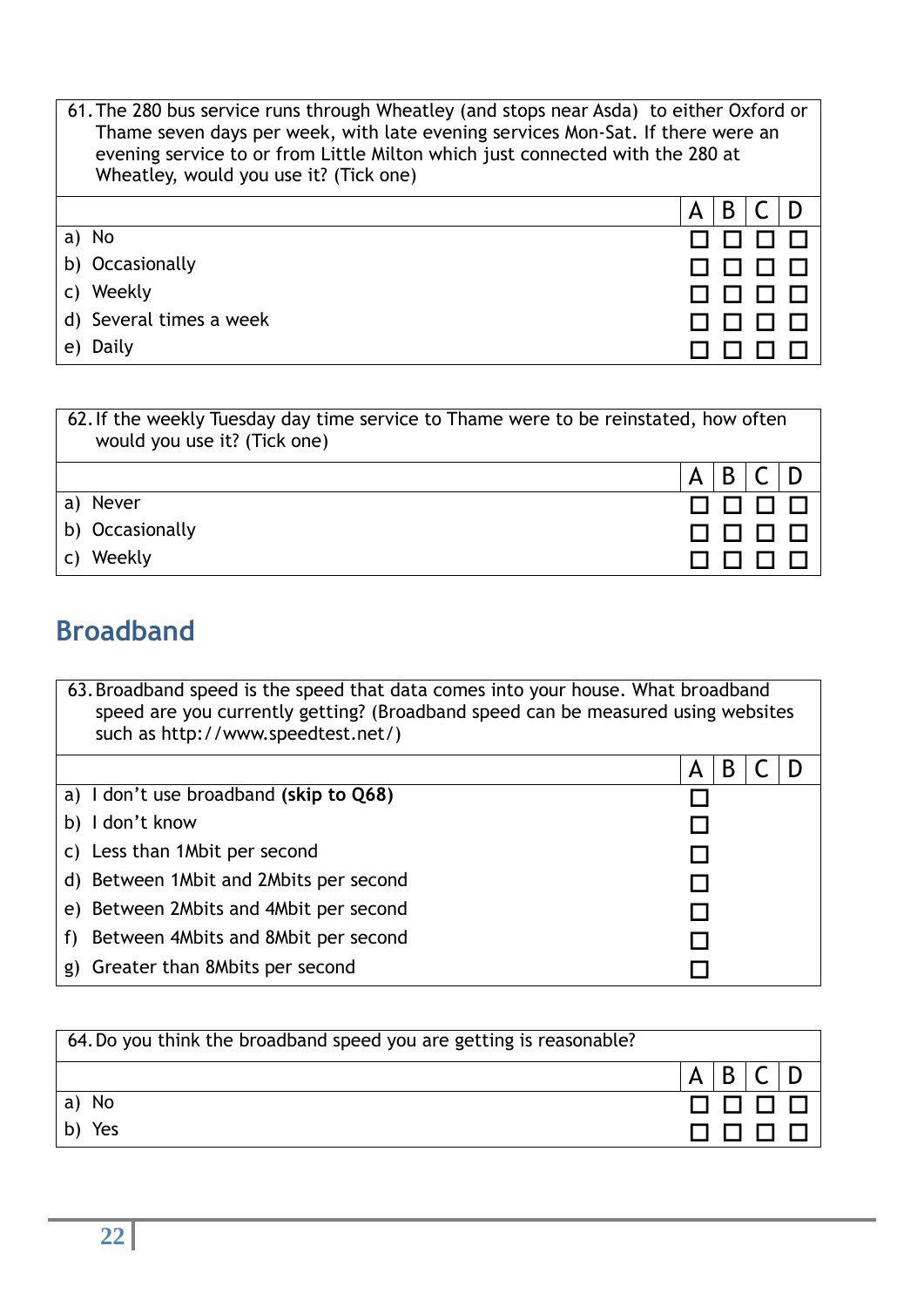| 65. Who is your broadband service provider? |             |
|---------------------------------------------|-------------|
|                                             | B<br>A<br>D |
| a) BT                                       |             |
| b) Talk talk                                |             |
| c) $O2$                                     |             |
| d) Satellite                                |             |
| e) Orange                                   |             |
| f) Via Post Office network                  |             |
| Other<br>g)                                 |             |

| 66. What do you use broadband for? (Tick all that apply) |        |  |  |  |
|----------------------------------------------------------|--------|--|--|--|
|                                                          | B<br>A |  |  |  |
| a) Email                                                 |        |  |  |  |
| b) Web browsing (ie google, youtube etc)                 |        |  |  |  |
| c) Web shopping (ie ebay, amazon, supermarket etc.)      |        |  |  |  |
| d) Web Phone (ie skype or similar)                       |        |  |  |  |
| e) Social media (ie facebook, msn etc)                   |        |  |  |  |
| BBC iPlayer or similar streaming media tv<br>f)          |        |  |  |  |
| Online gaming<br>g)                                      |        |  |  |  |
| <b>Business purposes</b><br>h)                           |        |  |  |  |

| 67. A joint national and county council programme (OxOnline), which would pay all<br>infrastructure costs, is already under way and aims to provide faster broadband (up<br>to 20 Mbps) across the county by 2015. This programme would improve the cabling,<br>fibre optics, etc, and thus speed, whilst still allowing customers to remain with their<br>current Internet Service Provider. Are you prepared to wait until 2015 for a faster<br>service? (Tick one) |   |   |  |
|-----------------------------------------------------------------------------------------------------------------------------------------------------------------------------------------------------------------------------------------------------------------------------------------------------------------------------------------------------------------------------------------------------------------------------------------------------------------------|---|---|--|
|                                                                                                                                                                                                                                                                                                                                                                                                                                                                       | Α | B |  |
| a) No                                                                                                                                                                                                                                                                                                                                                                                                                                                                 |   |   |  |
| Yes                                                                                                                                                                                                                                                                                                                                                                                                                                                                   |   |   |  |

### **Gas supply to the village**

| 68. Would you like a mains gas supply to your house? (Tick one) |  |
|-----------------------------------------------------------------|--|
|                                                                 |  |
| a) No                                                           |  |
| Yes                                                             |  |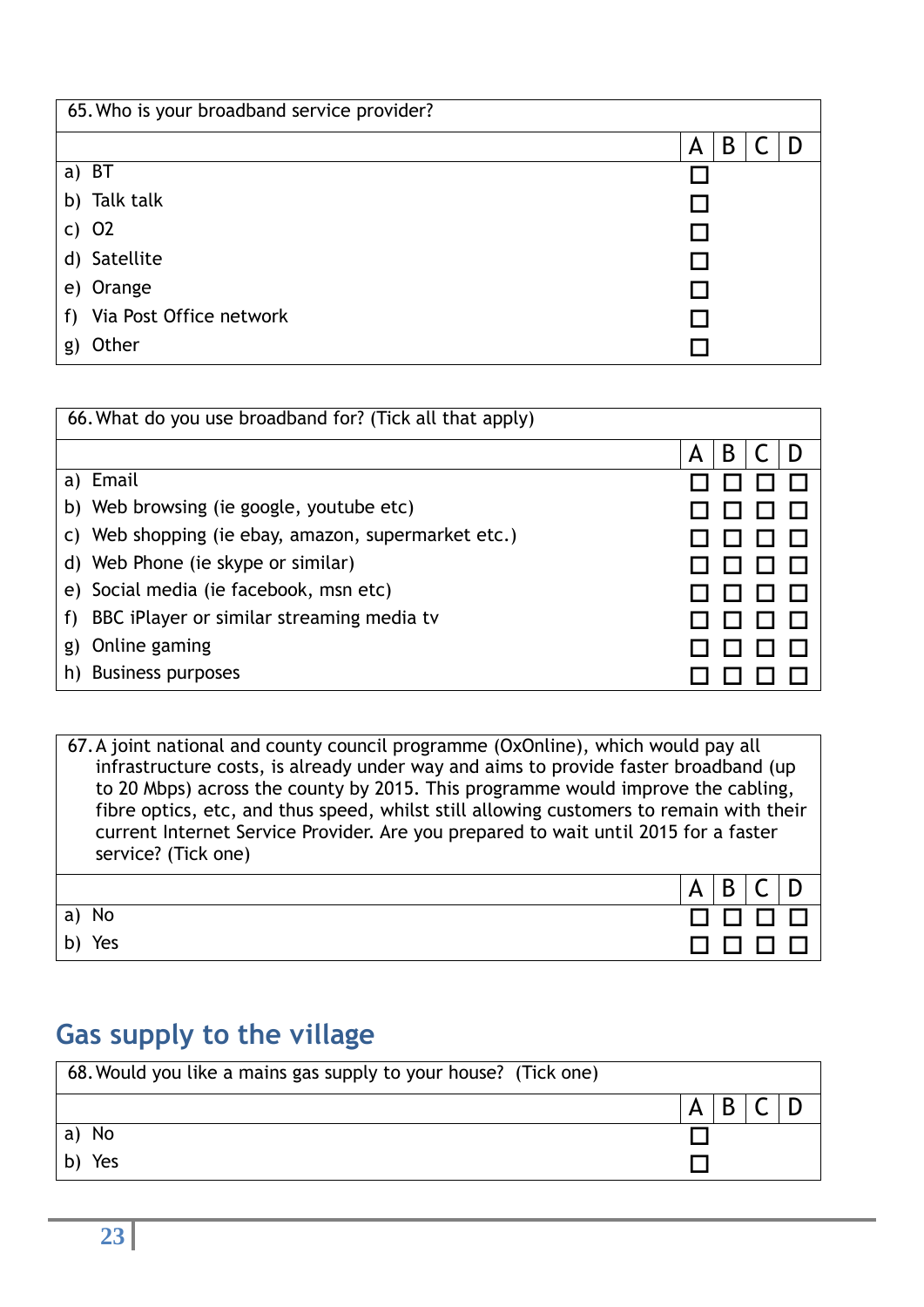| 69. If mains gas were to be supplied to houses in the village, it would cost several<br>thousand pounds per household to install, plus £750 per household connection charge<br>and a minimum of 56 households will need to commit to it. Are you interested in<br>signing up for a mains gas supply to the village under such an agreement? (Tick one) |   |  |  |  |
|--------------------------------------------------------------------------------------------------------------------------------------------------------------------------------------------------------------------------------------------------------------------------------------------------------------------------------------------------------|---|--|--|--|
|                                                                                                                                                                                                                                                                                                                                                        | А |  |  |  |
| a) No                                                                                                                                                                                                                                                                                                                                                  |   |  |  |  |
| b) Yes, in principle, but it is too expensive                                                                                                                                                                                                                                                                                                          |   |  |  |  |
| c) Yes in principle, but only if my household were eligible for a fuel $\Box$<br>poverty grant                                                                                                                                                                                                                                                         |   |  |  |  |
| d) Yes, the price is acceptable                                                                                                                                                                                                                                                                                                                        |   |  |  |  |

## **Mobile phone services**

| 70. How do you rate your mobile phone coverage in your house? (Tick one) |  |  |  |
|--------------------------------------------------------------------------|--|--|--|
|                                                                          |  |  |  |
| a) I don't use a mobile phone                                            |  |  |  |
| b) There is no signal in my house                                        |  |  |  |
| c) The signal is poor                                                    |  |  |  |
| d) The signal is patchy. Okay in some rooms but not in others            |  |  |  |
| e) The signal is okay                                                    |  |  |  |
| The signal is very good<br>f)                                            |  |  |  |

| 71. Which mobile phone service provider do you use? (Tick one) |        |
|----------------------------------------------------------------|--------|
|                                                                | B<br>Α |
| a) I don't use a mobile phone                                  |        |
| b) $3$                                                         |        |
| c) $O2$                                                        |        |
| d) Orange/T-Mobile (EE)                                        |        |
| TalkMobile<br>e)                                               |        |
| Tesco or Asda mobile<br>f)                                     |        |
| Virgin<br>g)                                                   |        |
| Vodafone<br>h)                                                 |        |
| Other                                                          |        |

# Council Tax and Funding

| 72. Would you be prepared to see an increase in your Council Tax to fund any<br>improvements mentioned in this questionnaire? (Tick one) |   |  |  |
|------------------------------------------------------------------------------------------------------------------------------------------|---|--|--|
|                                                                                                                                          | A |  |  |
| a) No                                                                                                                                    |   |  |  |
| Yes                                                                                                                                      |   |  |  |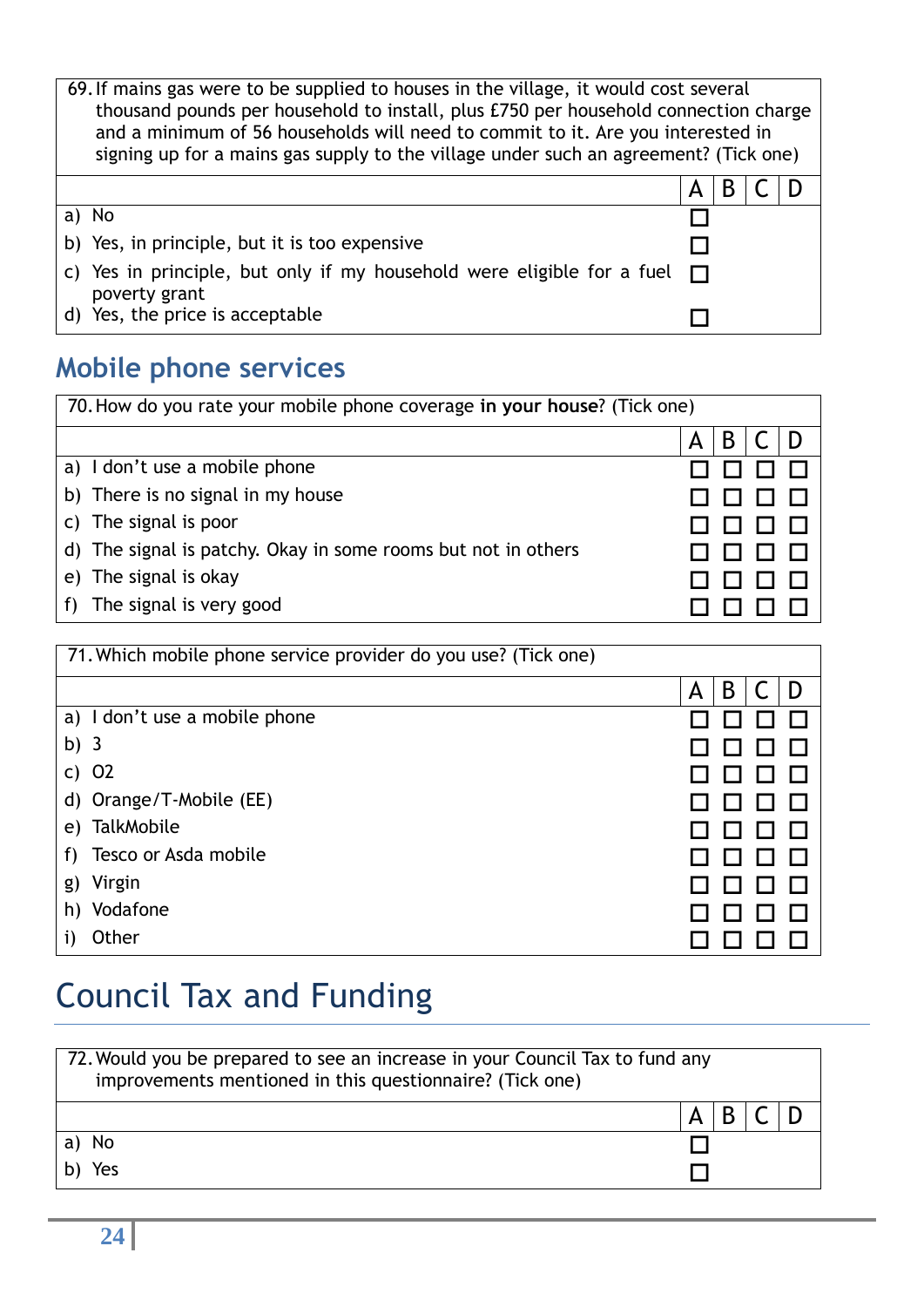# Supporting your village

The village enjoys amenities and activities, largely run by volunteers (\*see example list below). In addition, the effective operation of other key village functions is also dependent on volunteers, including the Parish Council, Parish Church Council, school governors, village fete and Christmas fayre.

If we are to continue to run all these successfully, we need enough people. Most of the current volunteer groups would dearly like new people to come forward, in the first instance just to help, but then maybe in time to take over a key function within the group.

People have many commitments. For example, work pressures, a young family etc. These may simply not allow time for volunteer work. People may also perceive barriers such as 'I have not been in the village long enough' or 'It looks like a closed shop to me'.

Voluntary work is not for everyone. At the same time, there is a danger that some village organisations may fail in the future, with the loss of that amenity, unless the next generation of helpers is willing to come forward. Some village activities have folded in the past e.g. Youth Club, Brownies.

As part of developing the Little Milton Plan, we would like to understand people's views on volunteering, what factors may be preventing people from helping, but, most importantly, we would like to encourage and identify those who are now willing to come forward.

\* Examples are: shop volunteers, shop committee, village hall committee, Orchard committee, recreation ground committee, BBOWT (Wildlife Trust responsible for Wells Farm), Women's Institute, bell ringers, church cleaners, church flowers, grass cutters, Friends of the School, volunteer car service, cinema club, and others.

| 73. How do you feel about volunteering your time to help with some of the events,<br>groups or facilities in the village? (Tick all that apply) |             |
|-------------------------------------------------------------------------------------------------------------------------------------------------|-------------|
|                                                                                                                                                 | B<br>D<br>A |
| a) I am interested in helping.                                                                                                                  |             |
| b) I am interested, but feel I have not lived in the village long enough<br>to take part.                                                       |             |
| c) I am interested, but feel the things I might be interested in don't<br>need me.                                                              |             |
| d) I am interested but I have too many other family or work<br>commitments.                                                                     |             |
| e) I would like to help but health or mobility prevents me from doing<br>SO.                                                                    |             |
| I already volunteer.<br>f)                                                                                                                      |             |
| g) I have volunteered in the past and feel "I have done my bit" for the<br>village.                                                             |             |
| h) I am not old enough.                                                                                                                         |             |
| I am not interested.<br>$\mathbf{1}$                                                                                                            |             |

### In Summary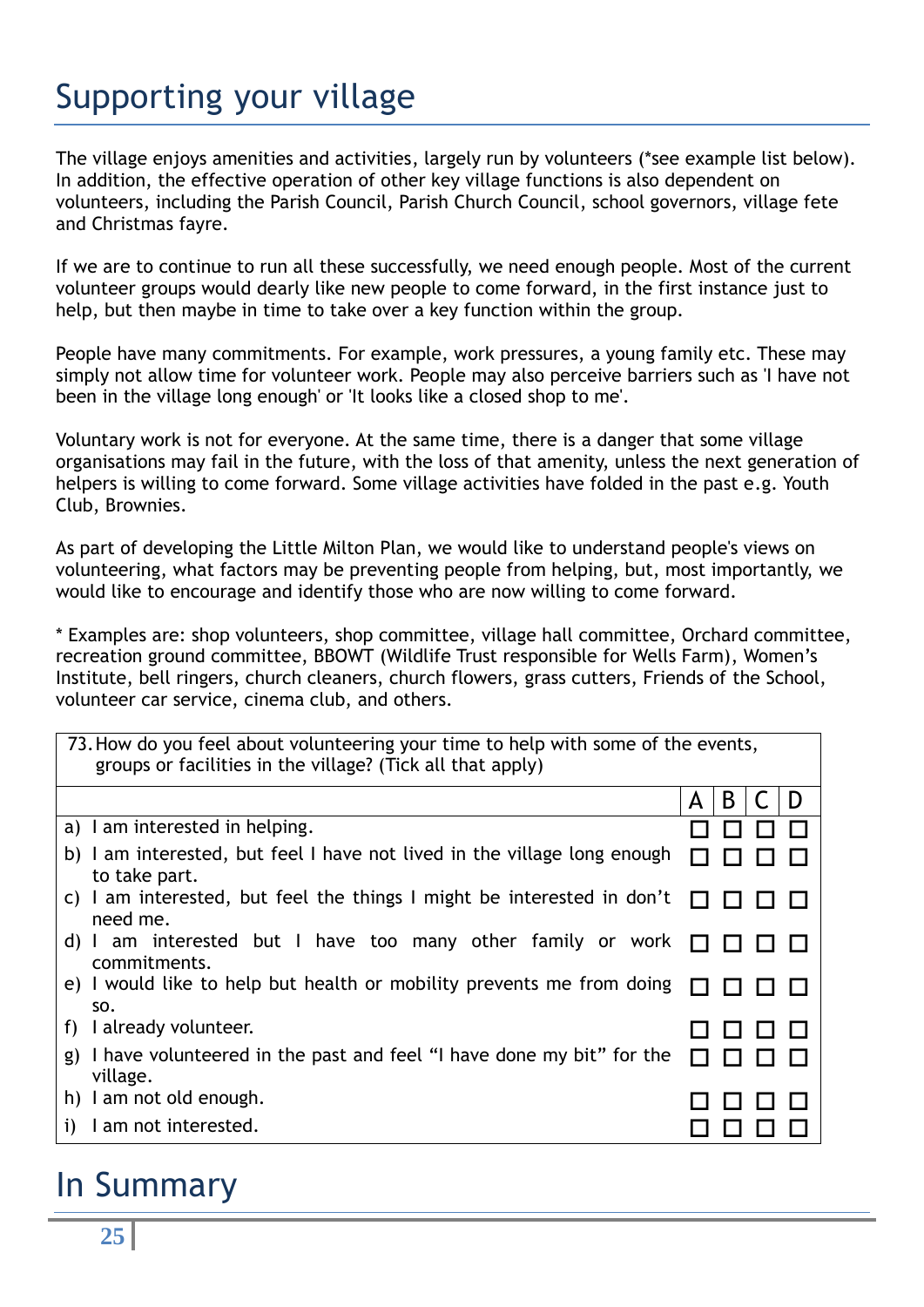| 74. What one thing would most improve your life in Little Milton? |
|-------------------------------------------------------------------|
|                                                                   |
|                                                                   |
|                                                                   |
|                                                                   |

| 75. Is there any other comment you wish to add? |
|-------------------------------------------------|
|                                                 |
|                                                 |
|                                                 |
|                                                 |

**Thank you very much for taking time to complete this form. All the information you have provided to us will be used to complete the village community plan.**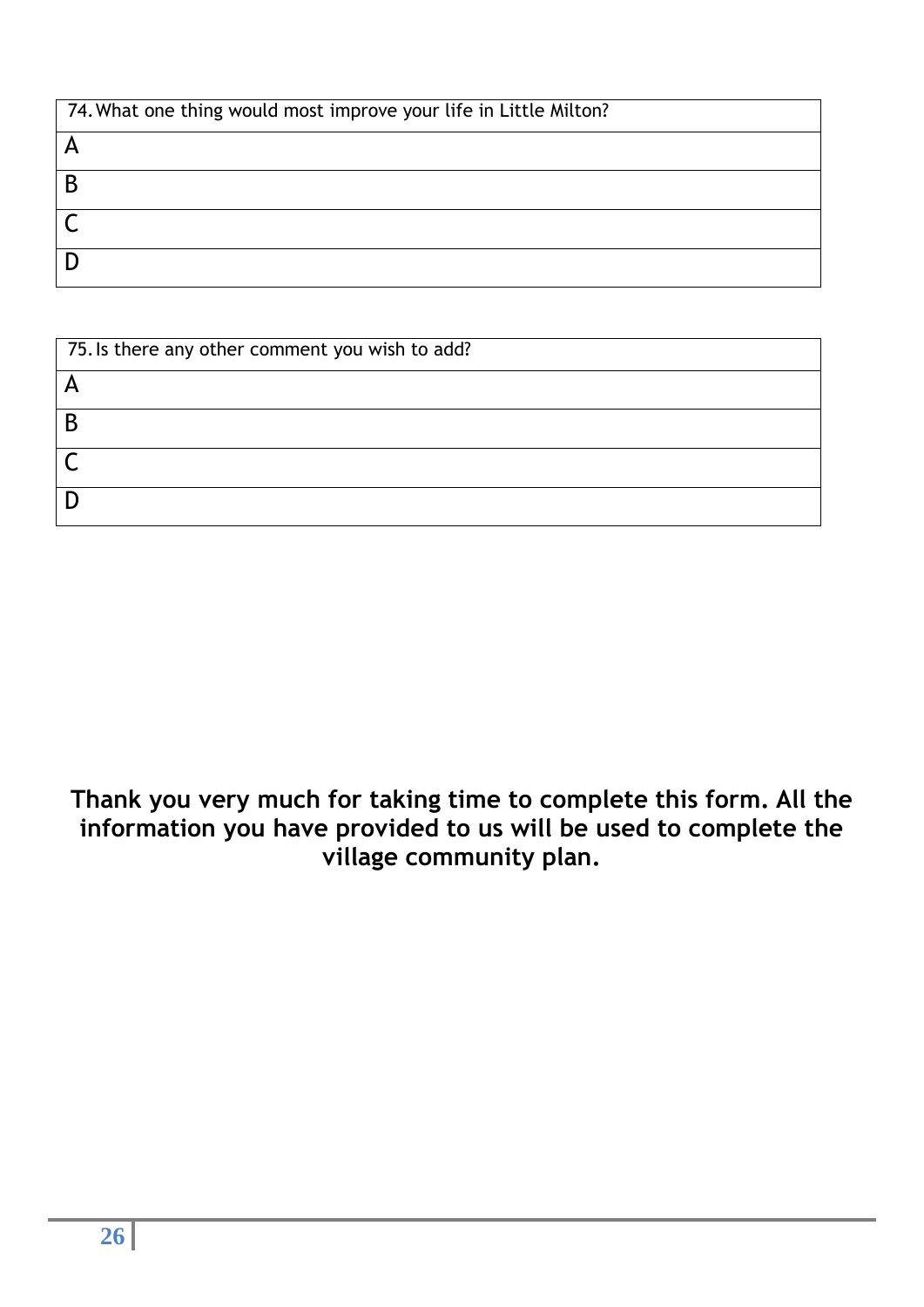## Background for your information

Much has been achieved within the village in the past eg. new Village Hall, Multi Use Games Area, Shop.

Funding for these projects has been raised successfully from a number of sources, including grants, donations, local fund raising events, or through loans from the Parish Council. In addition, successful bids have been made, and continue to be made, for funding from the limited local government budgets eg. new road signs, recent improvements to the pavements by Cremar Cottages.

This questionnaire seeks the views of villagers on a number of proposals, many of which, of course, have cost implications. In these times of austerity, local government funding in particular is very tight, and thus we may have to look even more closely at what can be achieved from our own efforts. Thus the Community Plan will ultimately have to be realistic about what can be attained in terms of funding, and where the priorities should lie.

The process to formulate a Community Plan started in the spring of 2012 with an introductory meeting held in the Pine Lodge. About 60 villagers attended and they were asked basic questions about their likes and dislikes relating to life in Little Milton.

From this initial meeting a Steering Group was formed which set about developing a plan to ask the same questions of a much wider audience. This was done by setting up a stall at both the Jubilee celebrations and the Fete, followed by canvassing the views of the young people as they waited for the school bus.

It was necessary to ensure that the views of the Village were evenly represented and this was done by plotting the positions of all the houses of those who participated on an aerial photo of Little Milton.

Our initial village survey showed that the majority of residents in Little Milton valued 'the rural situation' and the 'sense of community' more than anything else.

The views of the participants were grouped into the following broad categories:

- Traffic and Parking
- School
- Village Community and Amenities
- Public Transport and Utilities
- Maintenance and Infrastructure
- Housing and Development
- Liaison with other villages

From this the next stage was to formulate questions which could be included within the questionnaire which would be delivered to every household within the Village. The main organisations within the Village were also asked to contribute.

Once the information from the questionnaires has been collated the Steering Group will use this to build the Community Plan and set out the main views and concerns which have been raised.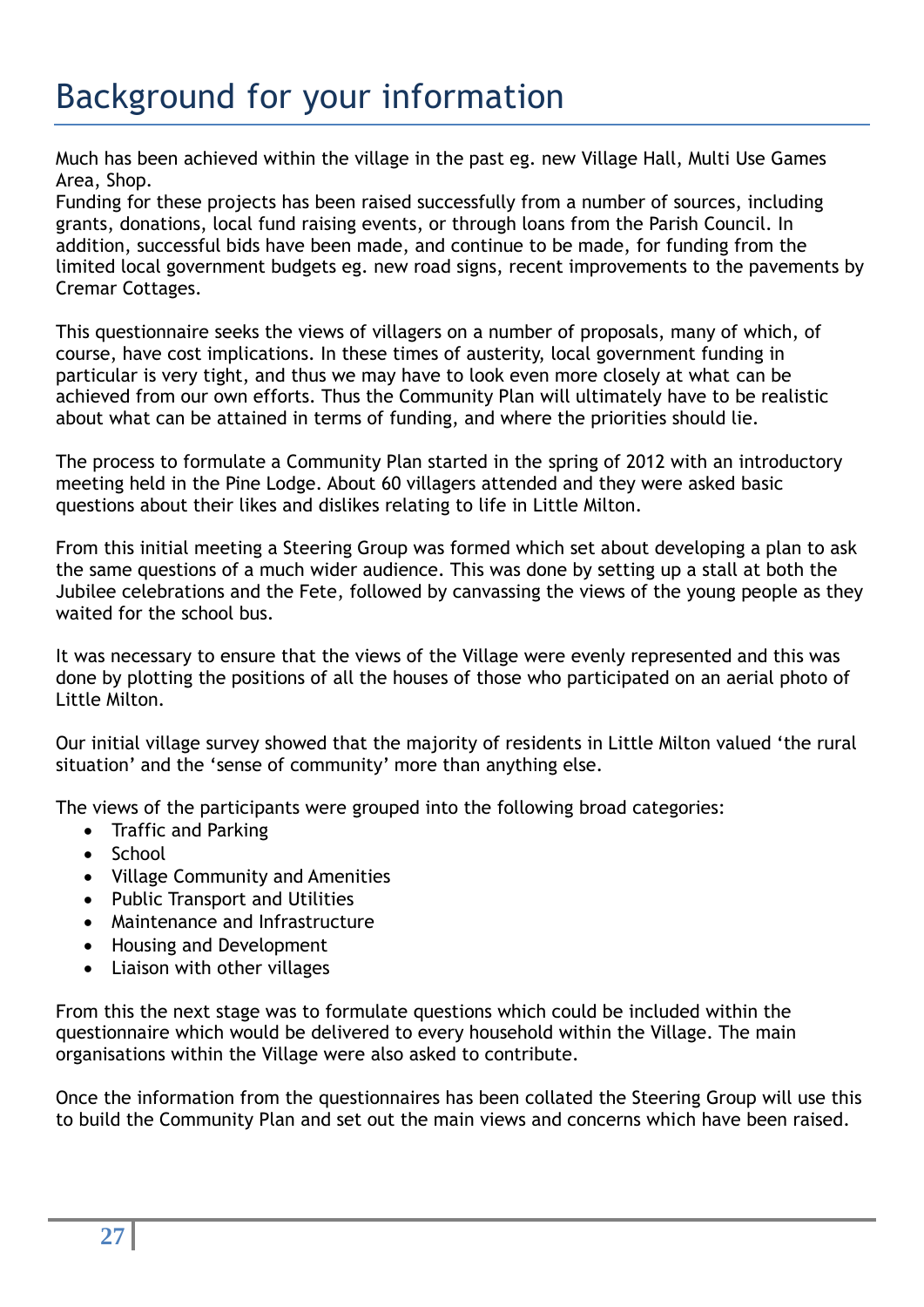| Your Name            |  |
|----------------------|--|
| <b>Phone Number</b>  |  |
| <b>Email Address</b> |  |

| Groups that would welcome volunteers                           |  |
|----------------------------------------------------------------|--|
| Occasional help in the shop<br>a)                              |  |
| Shop committee<br>b)                                           |  |
| Pine Lodge (village hall) committee<br>C)                      |  |
| Orchard pre-school committee<br>d)                             |  |
| Recreation ground committee<br>e)                              |  |
| Friends of Wells Farm Wildlife Reserve (BBOWT)<br>f)           |  |
| Women's Institute (WI) committee<br>g)                         |  |
| <b>Parochial Church Council</b><br>h)                          |  |
| Church cleaning or flower rota<br>i)                           |  |
| Churchyard grass cutting rota<br>j)                            |  |
| Friends of Little Milton School<br>k)                          |  |
| <b>School Governor</b><br>I)                                   |  |
| m) Village Fete event team                                     |  |
| Village car service<br>n)                                      |  |
| Help run the Cinema Club<br>O)                                 |  |
| Help with Speed Watch with local police<br>p)                  |  |
| Youth Group leadership<br>q)                                   |  |
| Parish Council<br>r)                                           |  |
| Help with Trading Standards vehicle weight monitoring<br>S)    |  |
| Anything else not mentioned above (please tell us below)<br>t) |  |
|                                                                |  |
|                                                                |  |
|                                                                |  |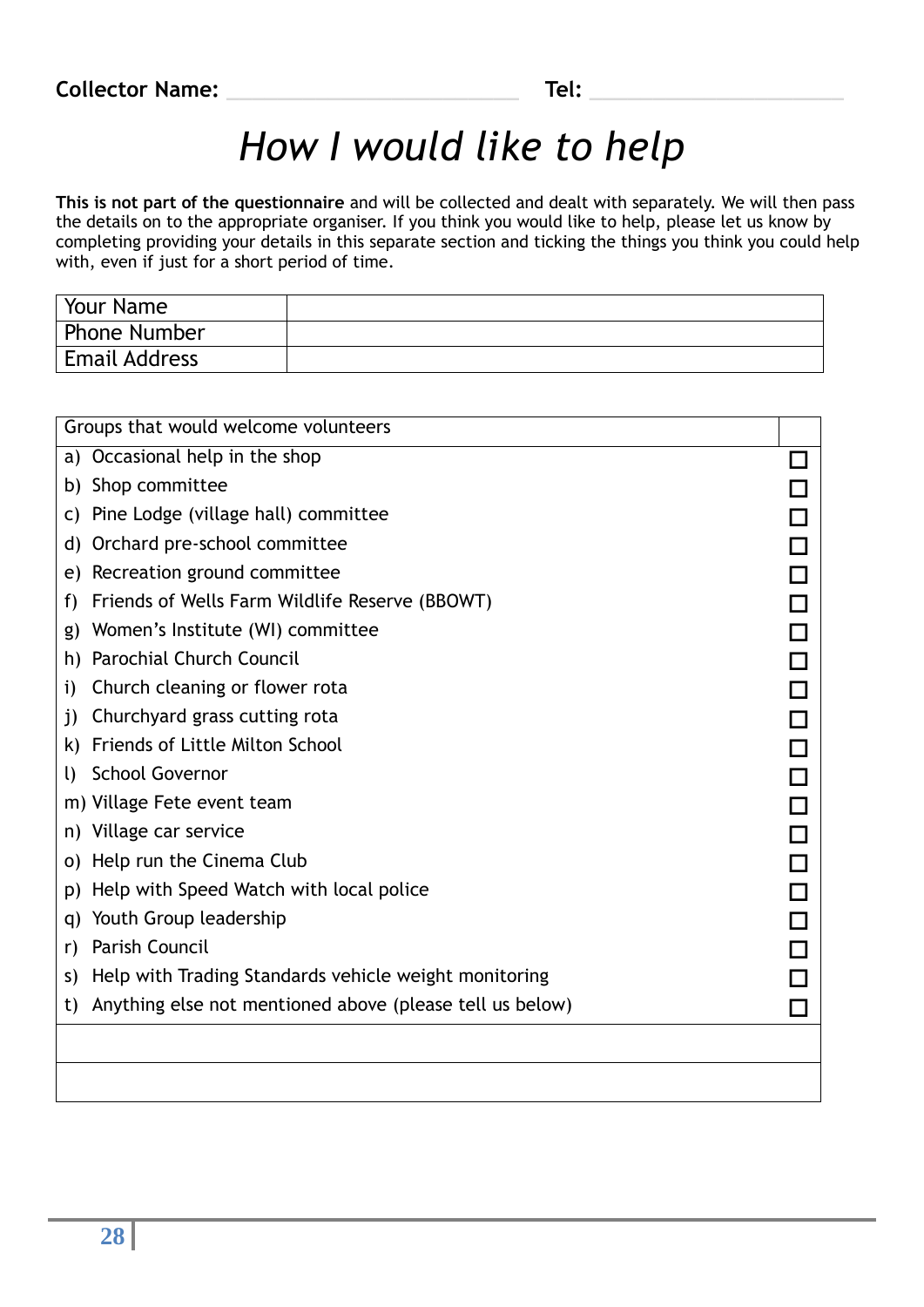| Your Name            |  |
|----------------------|--|
| <b>Phone Number</b>  |  |
| <b>Email Address</b> |  |

| Groups that would welcome volunteers                           |  |
|----------------------------------------------------------------|--|
| Occasional help in the shop<br>a)                              |  |
| Shop committee<br>b)                                           |  |
| Pine Lodge (village hall) committee<br>C)                      |  |
| Orchard pre-school committee<br>d)                             |  |
| Recreation ground committee<br>e)                              |  |
| Friends of Wells Farm Wildlife Reserve (BBOWT)<br>f)           |  |
| Women's Institute (WI) committee<br>g)                         |  |
| Parochial Church Council<br>h)                                 |  |
| Church cleaning or flower rota<br>i)                           |  |
| Churchyard grass cutting rota<br>$\mathbf{j}$                  |  |
| <b>Friends of Little Milton School</b><br>k)                   |  |
| <b>School Governor</b><br>I)                                   |  |
| m) Village Fete event team                                     |  |
| Village car service<br>n)                                      |  |
| Help run the Cinema Club<br>O)                                 |  |
| Help with Speed Watch with local police<br>p)                  |  |
| Youth Group leadership<br>q)                                   |  |
| Parish Council<br>r)                                           |  |
| Help with Trading Standards vehicle weight monitoring<br>S)    |  |
| Anything else not mentioned above (please tell us below)<br>t) |  |
|                                                                |  |
|                                                                |  |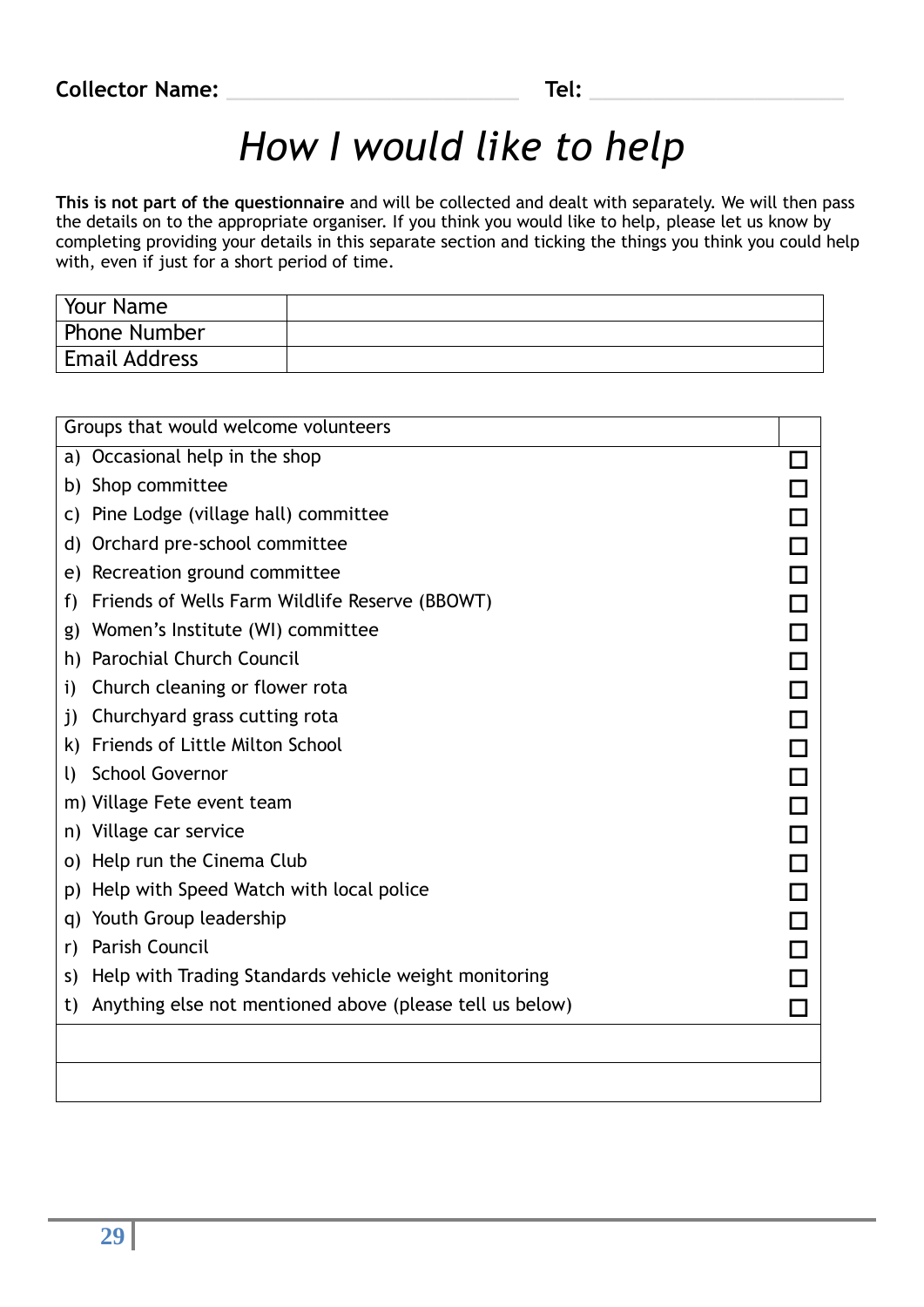| Your Name            |  |
|----------------------|--|
| <b>Phone Number</b>  |  |
| <b>Email Address</b> |  |

| Groups that would welcome volunteers                           |  |
|----------------------------------------------------------------|--|
| a) Occasional help in the shop                                 |  |
| Shop committee<br>b)                                           |  |
| Pine Lodge (village hall) committee<br>C)                      |  |
| Orchard pre-school committee<br>d)                             |  |
| Recreation ground committee<br>e)                              |  |
| Friends of Wells Farm Wildlife Reserve (BBOWT)<br>f)           |  |
| Women's Institute (WI) committee<br>g)                         |  |
| <b>Parochial Church Council</b><br>h)                          |  |
| Church cleaning or flower rota<br>i)                           |  |
| Churchyard grass cutting rota<br>j)                            |  |
| <b>Friends of Little Milton School</b><br>k)                   |  |
| <b>School Governor</b><br>I)                                   |  |
| m) Village Fete event team                                     |  |
| Village car service<br>n)                                      |  |
| Help run the Cinema Club<br>O)                                 |  |
| Help with Speed Watch with local police<br>p)                  |  |
| Youth Group leadership<br>q)                                   |  |
| Parish Council<br>r)                                           |  |
| Help with Trading Standards vehicle weight monitoring<br>S)    |  |
| Anything else not mentioned above (please tell us below)<br>t) |  |
|                                                                |  |
|                                                                |  |
|                                                                |  |